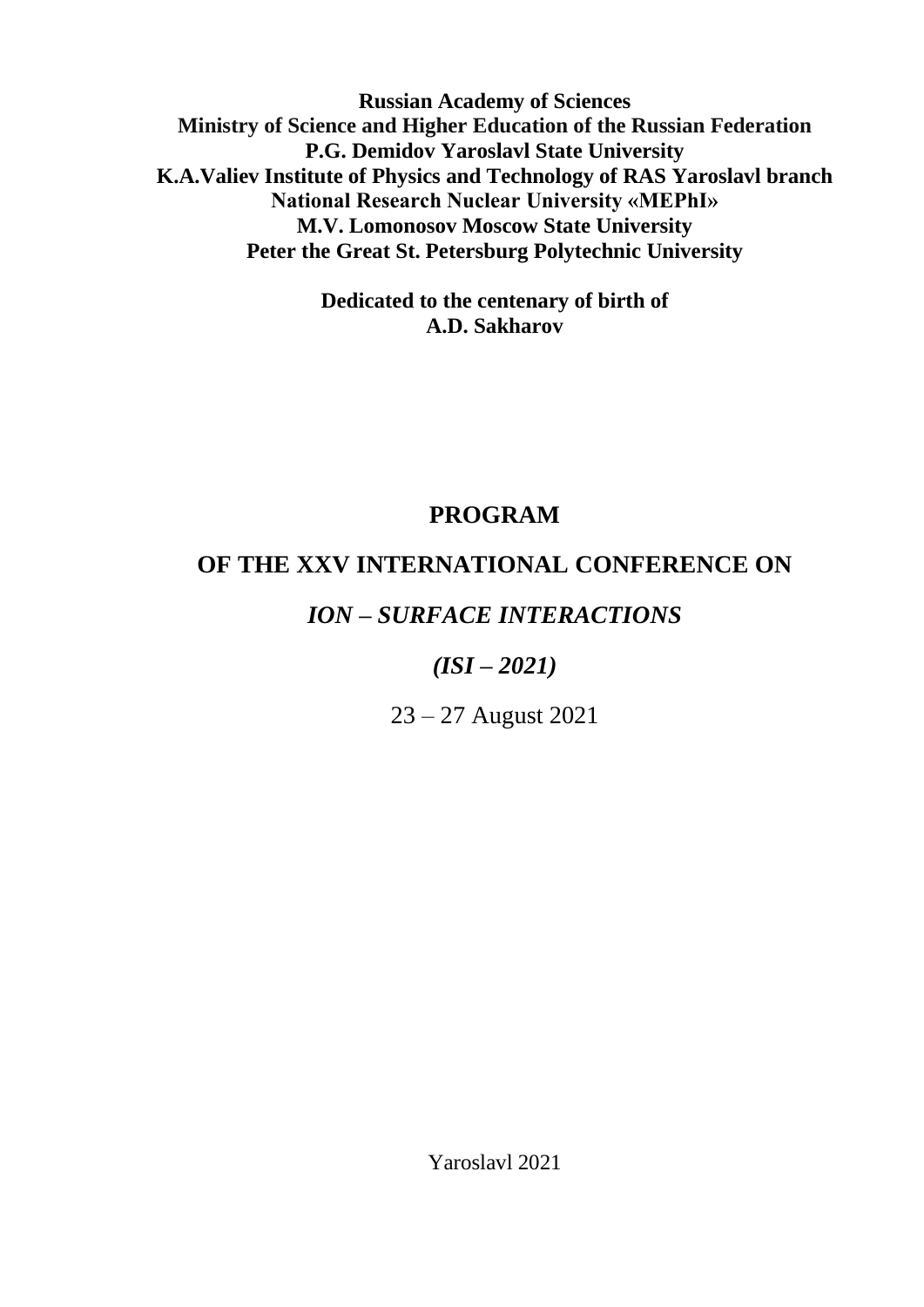*Sponsors оf ISI – 2021* **P.G. Demidov Yaroslavl State University Valiev IPT RAS, Yaroslavl branch National Researh Nuclear University «MEPhI» Historical and cultural complex «Vyatskoe» JSC NPP ESTO**

**Organizers**



**Russian Academy of Sciences**



**Yaroslavl State University**



**National Researh Nuclear University «MEPhI» Moscow State University**



**Ministry of Science and Higher Education of the Russian Federation**



**Valiev Institute of Physics and Technology of RAS, Yaroslavl Branch**





**Peter the Great St.-Petersburg Polytechnic University**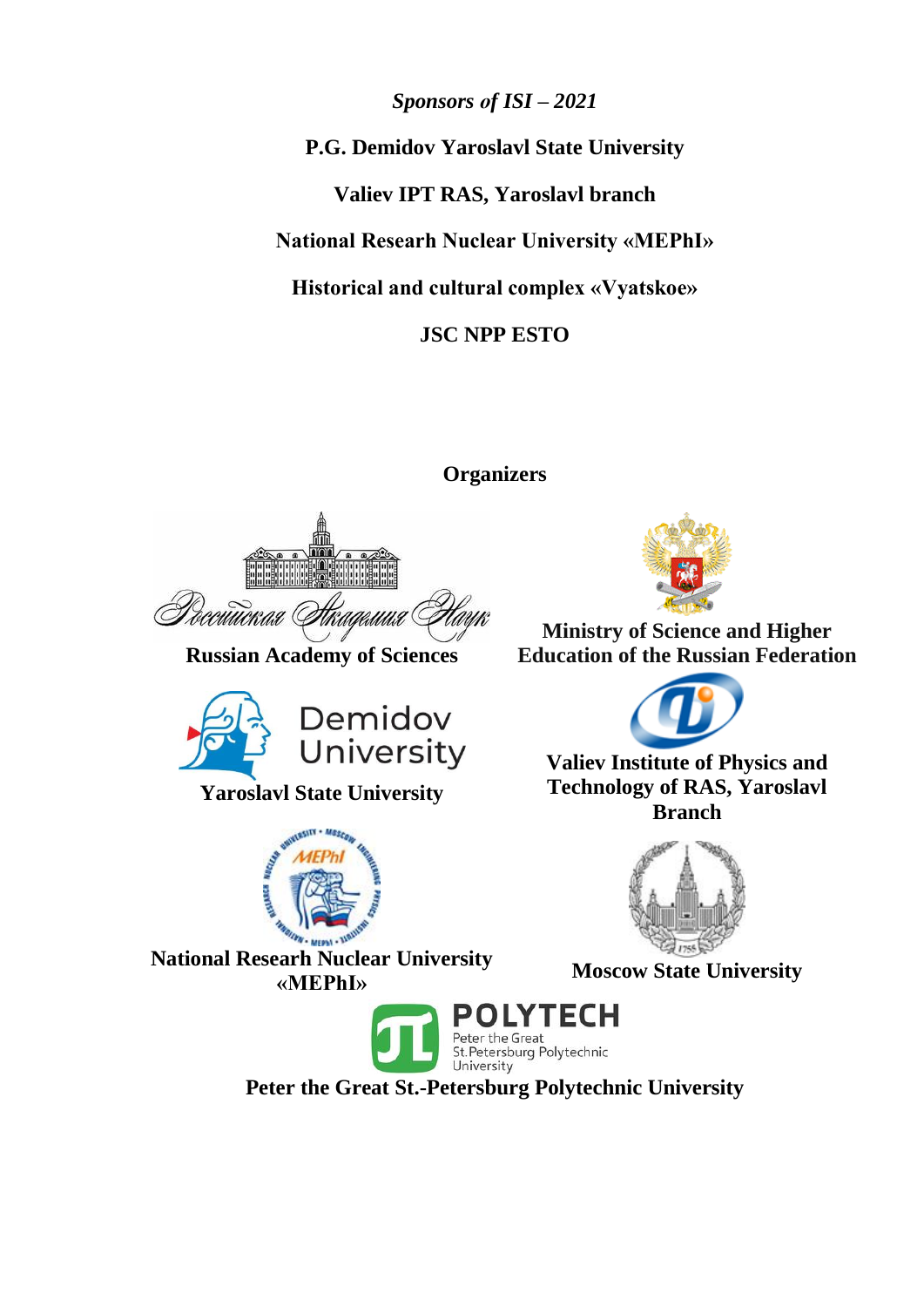## **ORGANISING COMMITTEE**

**A. Rusakov -** *Chair* **V. Bachurin, -** *Co-chair* **V.Yurasova -** *Honorary Chair* **A. Titov, A Rudy -** *Vice chairs* **O. Trushin -** *Scientific secretary Members:* **P. Babenko**, **L. Begrambekov**, **А. Borisov**, **J. Colligon**, **Yu. Gasparyan**, **P. Karaseov**, **G. Kornich**, **V. Lukichev**, **E. Zykova**.

## **LOCAL ORGANISING COMMITTEE**

**V. Bachurin –** *Chair* **A. Churilov, A. Mazaletskaya –** *Vice chairs Members:* **I. Amirov, A. Egorova, A. Kupriyanov, I. Kuznetsova, M. Lebedev, A. Novozhilova, Yu. Tortseva, T. Voronina.**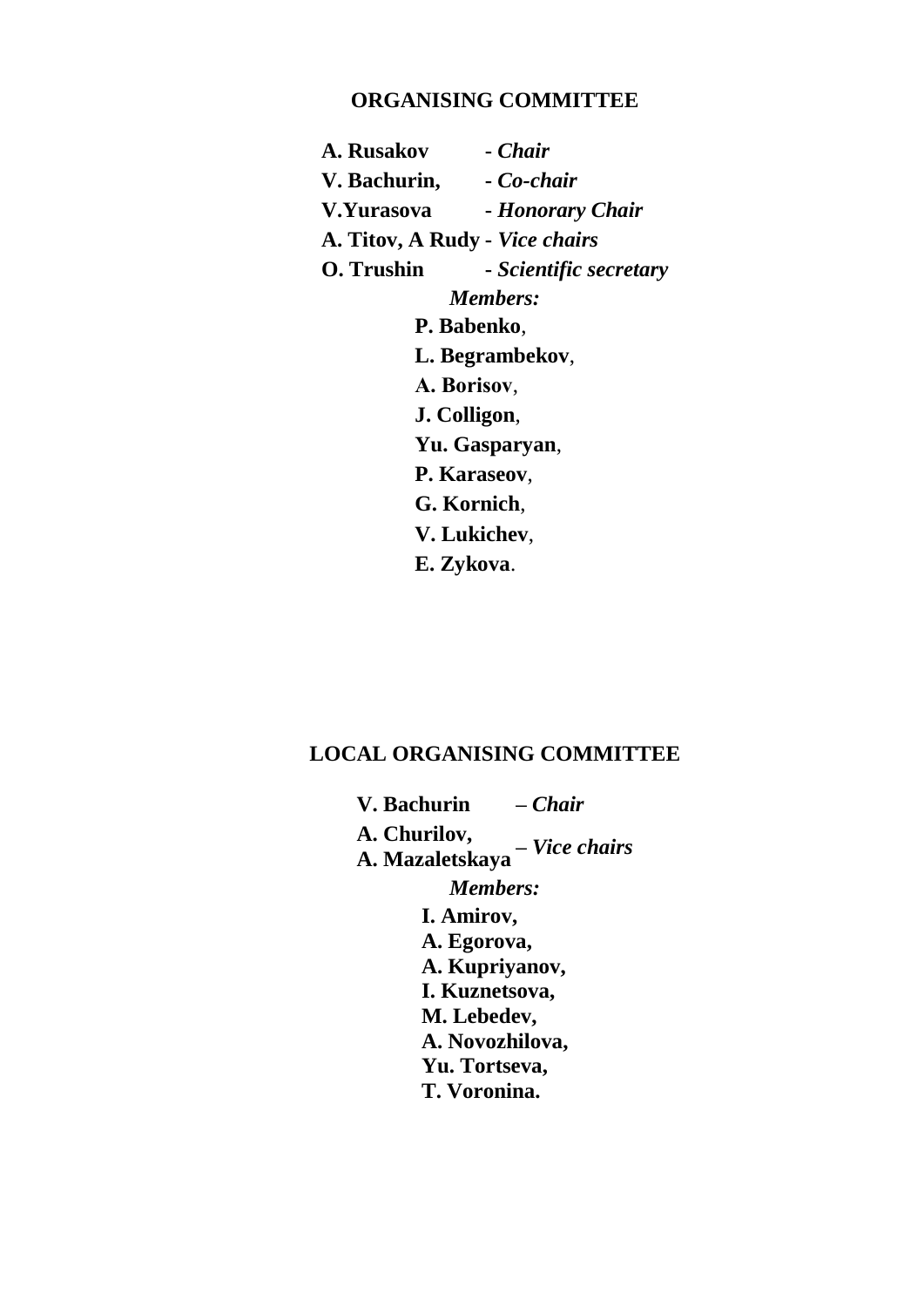## **PROGRAMME COMMITTEE**

**Yu. Gasparyan –** *Chair* **V. Yurasova –** *Co-chair Members:* **V. Bobkov** (Ukraine), **S. Kucheyev** (USA), **Yu. Martynenko** (Russia), **E. Mashkova** (Russia), **T. Michely** (Germany), **A. Mikhailov** (Russia), **A Pisarev** (Russia), **V. Popok** (Denmark), **D. Tetelbaum**, (Russia), **S. Zhang** (Singapore).

## **INTERNATIONAL ADVISORY BOARD**

**F. Aumayr** (Austria), **A. Bazhin** (Ukraine), **V. Chernysh** (Russia), **A. Delcorte** (France), **F. Djurabekova** (Finland), **S. Facsko** (Germany), **K. Kimura** (Japan), **J. Malherbe** (South Africa), **U. Rasulev** (Uzbekistan), **N. Sobolev** (Portugal), **A. Titov** (Russia), **H. Urbassek** (Germany), **R. Webb** (UK), **A. Zinovyev** (Russia).

## **SCIENTIFIC SECTIONS**

- **1. Sputtering, surface erosion, desorption.**
- **2. Ion scattering, emission of ions, electrons, photons and X-rays under ion-surface interaction.**
- **3. Ion implantation, surface modification and surface analysis.**
- **4. Ion-assisted processes in nanostructures and thin films.**
- **5. Plasma-surface interaction – physics and technology.**
- **6. Ion irradiation in biology and medicine.**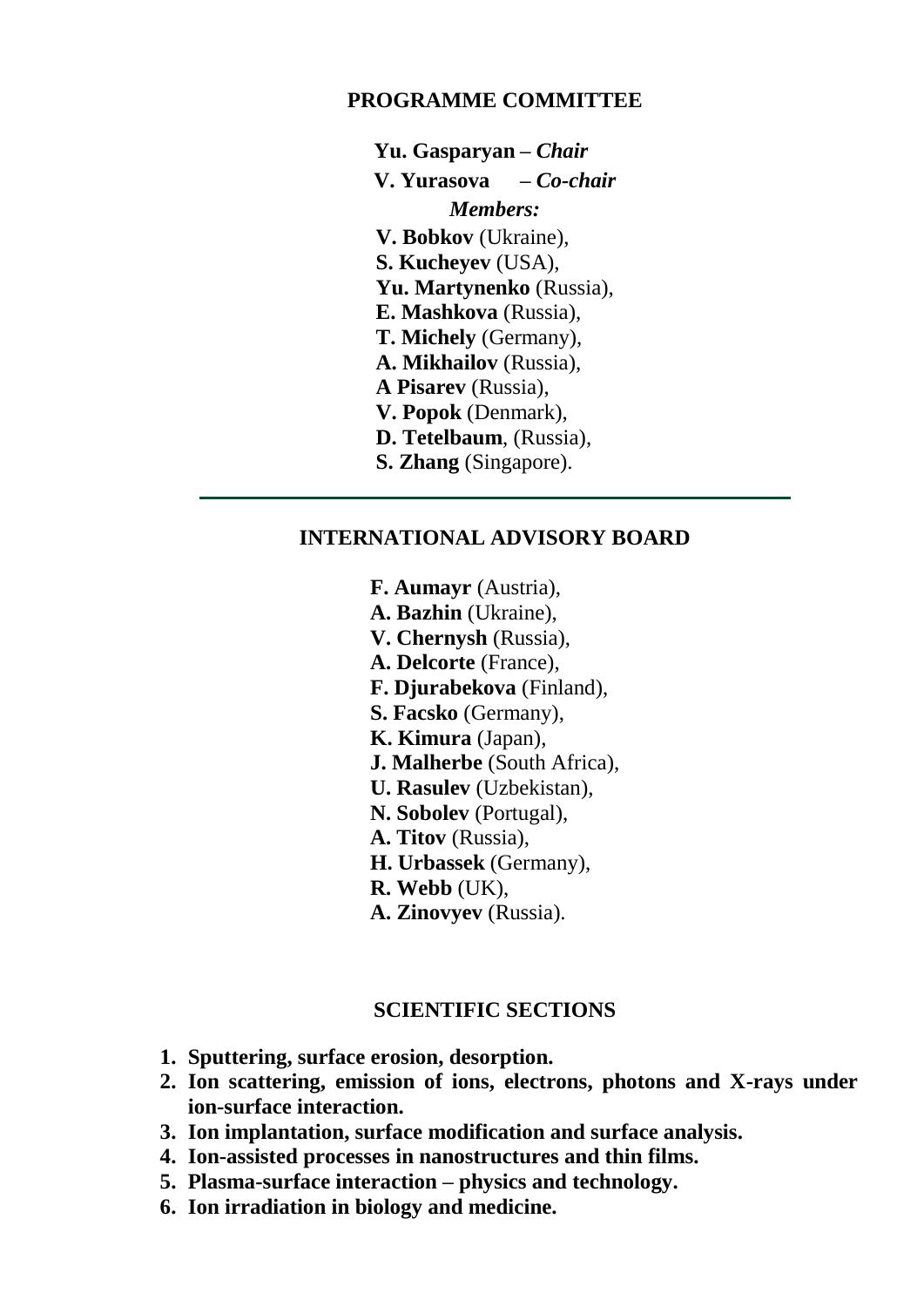# **23 August, Monday**

## **PLENARY SESSION**

*Chair: V. Bachurin*

- 8 30 REGISTRATION OF THE PARTICIPANTS
- $10^{00} 10^{10}$ OPENING OF THE CONFERENCE (A.I. Rusakov)
- $10^{10} 10^{30}$ –10<sup>30</sup> **Andrei Titov**, Jubilee 25 IC ISI 2021
- $10^{30} 10^{55}$ -10<sup>55</sup> **John Colligon**, *UK* Medical Applications of ion beams
- $11^{00} 11^{25}$ -11<sup>25</sup> **Peter Sigmund**, *Denmark* Ion Electronic stopping below 10 keV/u.
- $11^{30} 11^{55}$ Coffee break
- $12^{00} 12^{25}$ **Thomas Michely**, *Germany* Ion beam induced magic vacancy cluster meshes in 2D materials.
- $12^{30} 12^{55}$ Taking a photo of the conference participants
- $13^{00} 14^{00}$ Lunch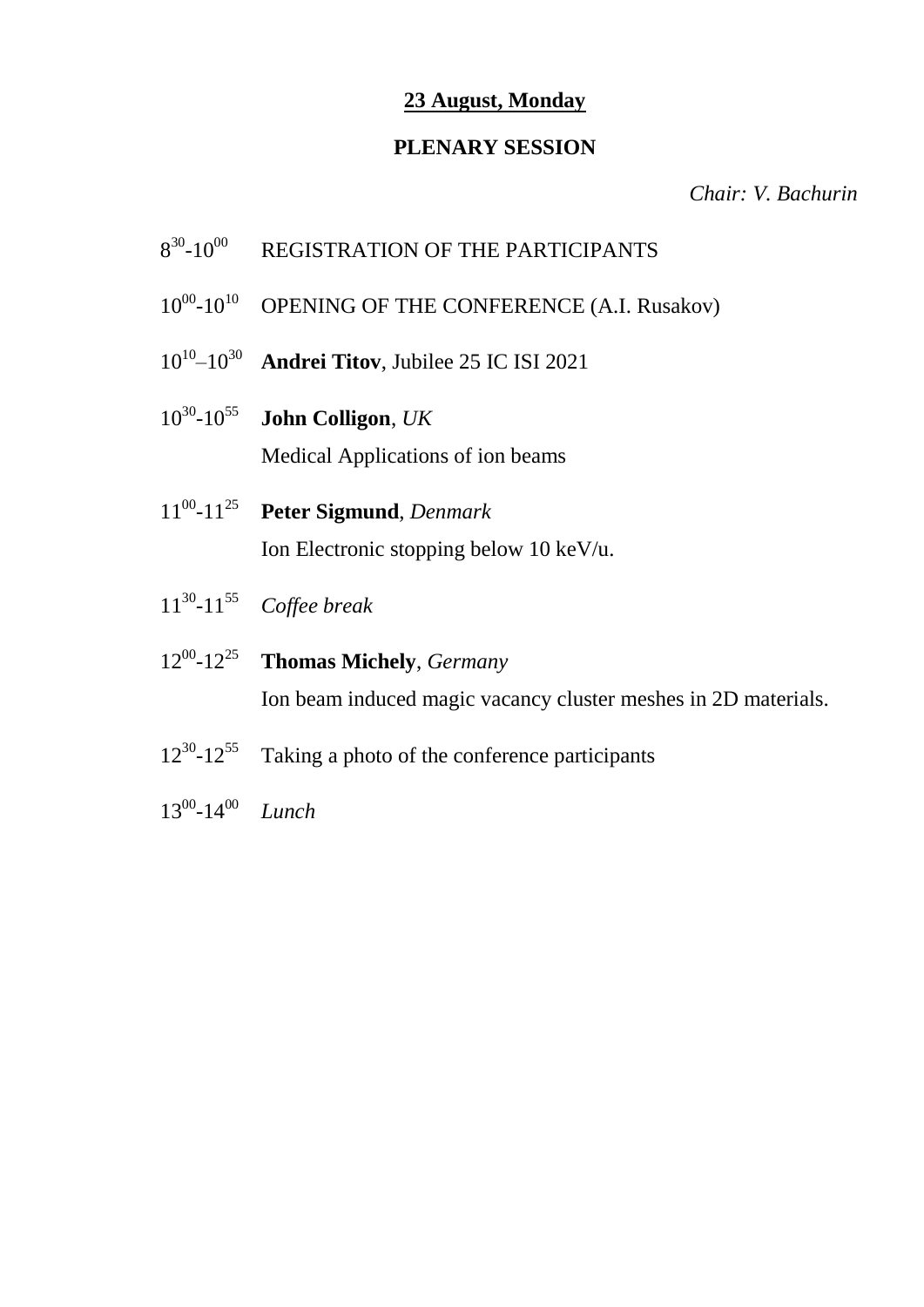# **Section 1. Sputtering, surface structure, desorption**

*Chairs: J. Colligon, O. Trushin*

- 14<sup>00</sup> -14<sup>25</sup> **Arnaud Delcorte**, *Belgium* New cluster ion beam-based approaches for (bio) surface tailoring and analysis.
- 14<sup>30</sup> -14<sup>55</sup> **Kai Nordlund**, *Finland* Strong dependence of W sputtering on surface crystal orientation.
- $15^{00} 15^{25}$ **Dmitry Kalanov**, *Germany* Ion beam sputtering of gallium oxide.
- $15^{30} 15^{55}$ -15<sup>55</sup> **Gabriel Szabo**, *Austria* Nanohillock formation on  $CaF<sub>2</sub>$  due to cluster-ion irradiation.
- $16^{00}$ - $16^{15}$  Tea break
- 16<sup>15</sup> -16<sup>30</sup> **A.E. Ieshkin, V.S. Chernysh, D.S. Kireev, E.A. Skryleva, B.R. Senatuli.** Sputtering of Ni-based alloys with gas cluster ions.
- $16^{35} 16^{50}$ -16<sup>50</sup> **D.S. Meluzova, P.Yu. Babenko, A.N. Zinoviev, A.P. Shergin.** Simulation of ion irradiation of crystalline and amorphous targets – TOKAMAK-reactor first wall materials.
- 16<sup>55</sup> -17<sup>10</sup> **A. Tolstoguzov, P. Mazarov, S.I. Gusev.** Sputtering of silicon by atomic and cluster bismuth ions: an influence of projectile nuclearity and specific kinetic energy on the sputter yield.
- 17<sup>15</sup> -17<sup>30</sup> **O.V. Ogorodnikova, N.S. Klimov, Yu.M. Gasparyan, Z.R. Harutyunyan, V.S. Efimov, D. Kovalenko, K. Gutorov, А.G. Poskakalov, M.M. Kharkov, A.V. Kaziev.** Surface modifications of W-based materials under helium and deuterium ion implantation.
- 17<sup>35</sup>-17<sup>50</sup> **I.V. Nikolaev, N.G. Korobeishchikov, P.V. Geydt, V.I. Strunin.** Influence of treatment with argon cluster ions on the surface morphology of aluminum nitride.
- $17^{55} 18^{10}$ -18<sup>10</sup> **N.G. Korobeishchikov, I.V. Nikolaev, V.V. Yakovlev.** Peculiarities of cluster ion sputtering of hygroscopic borate single crystal surfaces.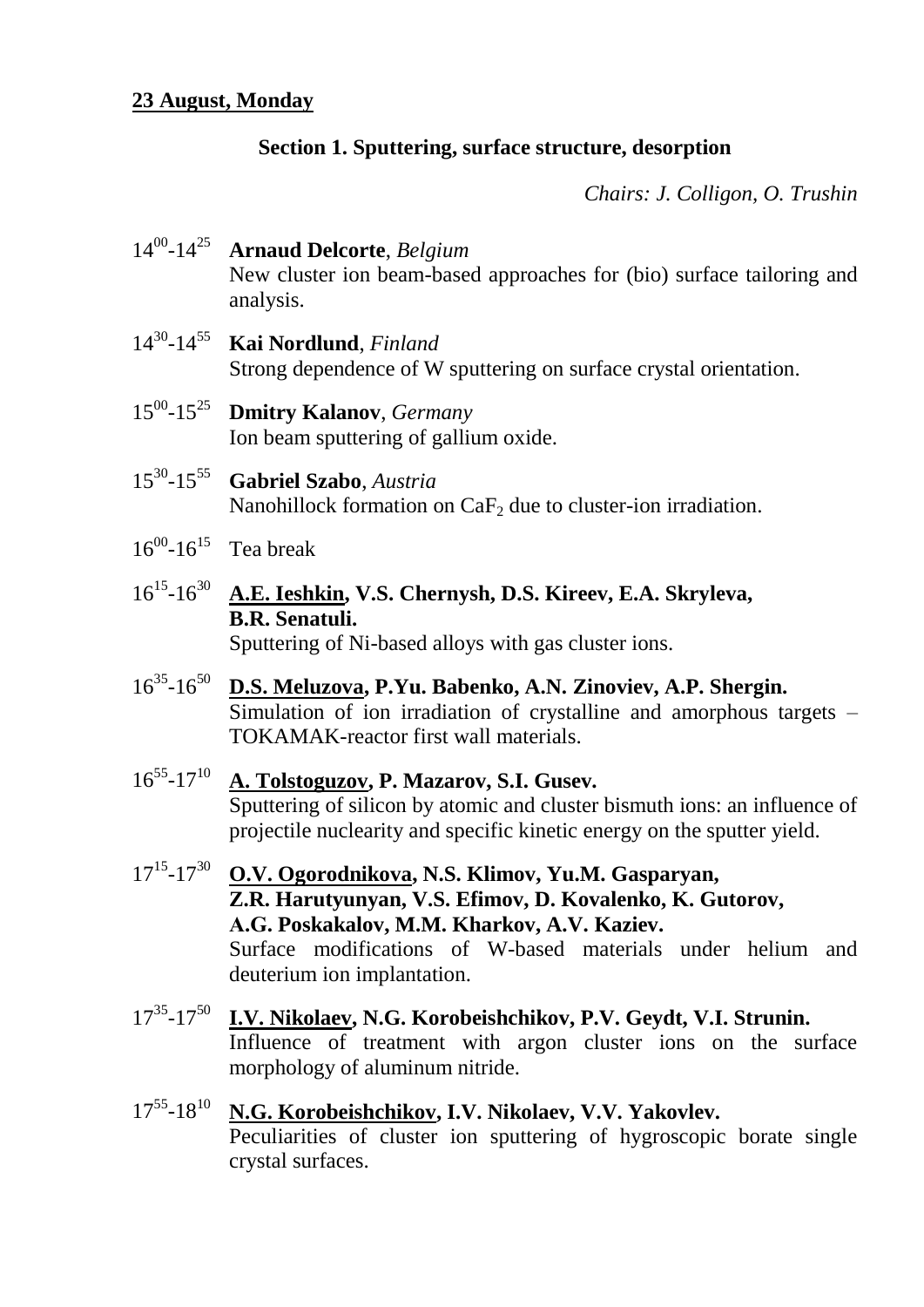18<sup>15</sup>-18<sup>30</sup> V.I. Bachurin, L.A. Mazaletsky, D.E. Pukhov, M.A. Smirnova, A.B. **Churilov, A.S. Rudy.**

Study of the development of topography on silicon surface irradiated by a gallium ion beam

# 18<sup>35</sup> -18<sup>50</sup> **S.V. Kurbatov, A.S. Rudy, O.V. Morozov.** Fabrication of a microstructured silicon substrate for 3D all-solid-state lithium-ion batteries.

## 19<sup>00</sup> -20<sup>00</sup> **POSTERS, 1 and 2 sections**

 $20^{00} - 20^{30}$  Dinner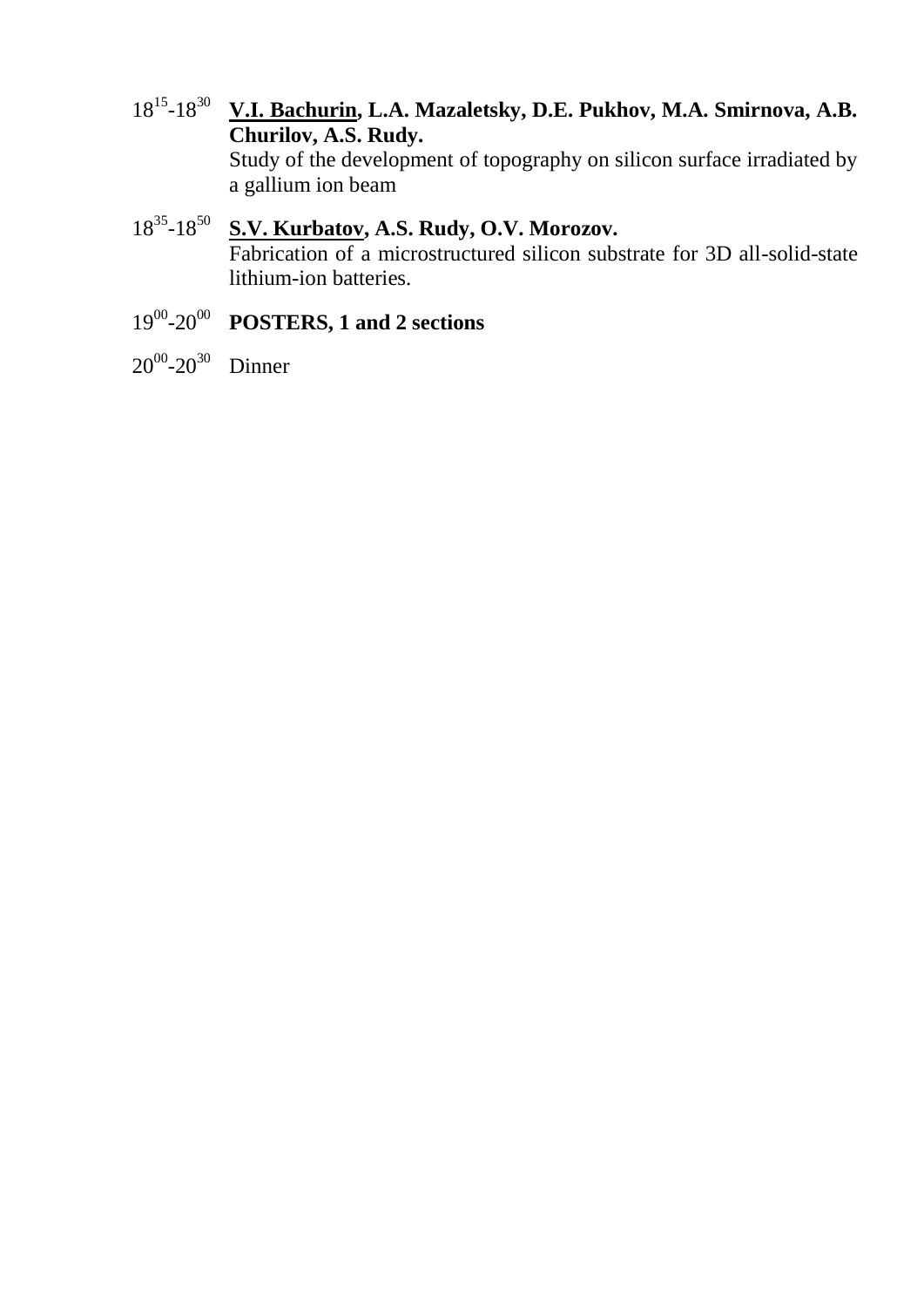## **24 August, Tuesday**

#### $9^{00}$ -10<sup>00</sup> **POSTERS, 3 and 4 sections**

## **Section 2. Ion scattering and propagation, emission of ions, electrons, photons and X-rays under ion-surface interaction**

*Chairs: A. Delcorte, G. Kornich*

- 10<sup>00</sup> -10<sup>25</sup> **Roger Webb**, *UK* New cluster ion beam-based approaches for (bio)surface tailoring and analysis.
- 10<sup>30</sup> -10<sup>55</sup> **Vanina Cristaudo***, Belgium* Large substrate effect on the organic ion yields in SIMS analysis using Ar-GCIB.
- 11<sup>00</sup> -11<sup>25</sup> **Dirk Reiser,** *Germany* Data driven continuum models of surface dynamics - inference of atomistic parameters.
- $11^{30} 11^{55}$ -11<sup>55</sup> **Guanghua Du***, China* The Interdisciplinary Application of a GeV Single Ion Microbeam.
- 12<sup>00</sup> -12<sup>15</sup> *Coffee break*
- 12<sup>15</sup> -12<sup>30</sup> **V.K. Egorov, E.V. Egorov, A.A. Galitsin**. X-ray emission induced by high energy excitation for element analysis of nanostructures
- $12^{35} 12^{50}$ -12<sup>50</sup> **Yu.A. Melkozerova, I.K. Gainullin.** Three-dimensional modelling of charge exchange between atomic particle and surface with adsorbates.
- 12<sup>55</sup> -13<sup>10</sup> **N.V. Novikov.** Evaluated charge – changing cross section data.
- 13<sup>15</sup> -13<sup>30</sup> **E.Yu. Zykova, E.I. Rau, A.A. Tatarintsev, I.K. Gainullin, K.E. Ozerova, V.V. Khvostov, K.F. Minnebaev.** Change in charging state of insulators irradiated by charged particles of medium energy.
- 13<sup>35</sup> -14<sup>30</sup> *Lunch*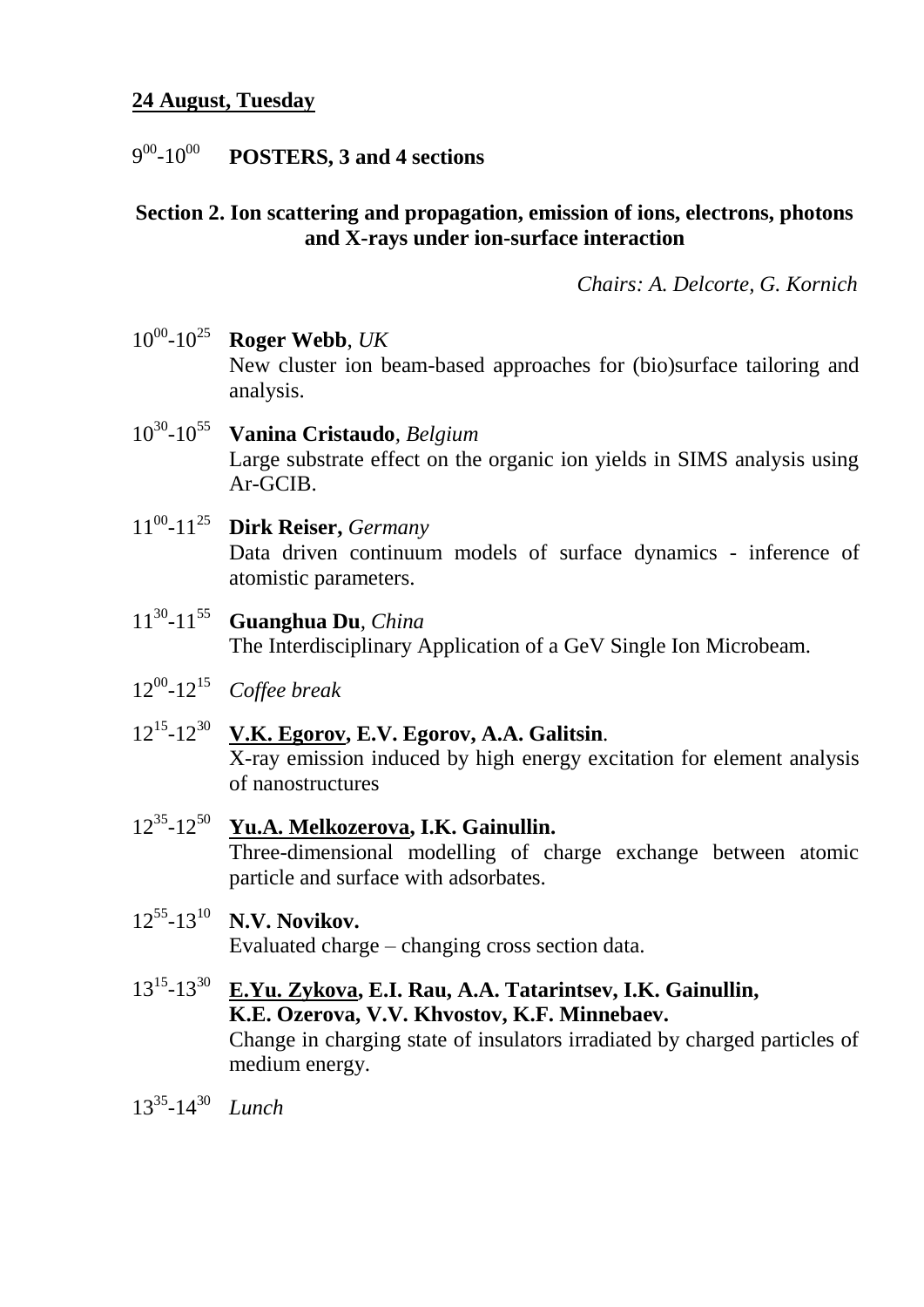# **Section 3. Ion implantation and surface modification**

*Chairs: K. Nordlund, F. Djurabekova*

| $14^{30} - 14^{55}$ | <b>Facsko Stefan</b> , Germany<br>Nanopatterning of crystalline Ge (001) surfaces by ion irradiation at<br>off-normal incidence                                                                                                                                                                                                 |
|---------------------|---------------------------------------------------------------------------------------------------------------------------------------------------------------------------------------------------------------------------------------------------------------------------------------------------------------------------------|
| $15^{00} - 15^{25}$ | <b>Anna Mackova</b> , Czech Republic<br>Key role of ion beam technologies for application in microelectronics,<br>optics and sensors.                                                                                                                                                                                           |
| $15^{30} - 15^{55}$ | <b>Vladimir Popov, Russia</b><br>Quantum technologies based on the NV point defects created in<br>diamond by implanted ions.                                                                                                                                                                                                    |
| $16^{00} - 16^{15}$ | A. Azarov, V. Venkatachalapathy, E. Monakhov, A. Kuznetsov.<br>Dose-rate effect in $\beta$ -Ga2O3.                                                                                                                                                                                                                              |
| $16^{20} - 16^{35}$ | Tea break                                                                                                                                                                                                                                                                                                                       |
| $16^{40} - 16^{55}$ | N.N. Andrianova, A.M. Borisov, A.V Makunin, E.S. Mashkova,<br>M.A. Ovchinnikov, E.A. Vysotina.<br>Surface structure modification of PAN based carbon fibers by high<br>fluence ion irradiation.                                                                                                                                 |
| $17^{00} - 17^{15}$ | M.A. Makhavikou, F.F. Komarov, O.V. Milchanin,<br>I.N. Parkhomenko, L.A. Vlasukova, V.A. Skuratov,<br>A. Janse van Vuuren, D.S. Korolev, E. Wendler, A.V. Mudryi.<br>Structure-phase composition and luminescence of $SiO2$ layers<br>implanted with Zn ions: influence of the degree of supersaturation and<br>heat treatment. |
| $17^{20} - 17^{35}$ | A.A. Nikolskaya, D.S. Korolev, A.N. Mikhaylov, T.D. Mullagaliev,<br>Yu.I. Chigirinsky, A. I. Belov, A. V. Nezhdanov, V. N. Trushin,<br>D.E. Nikolichev, A.V. Almaev, R. Giulian,<br>M. Kumar,<br>D.I. Tetelbaum.<br>Ion-beam modification of the structure and properties of gallium<br>oxide.                                  |
| $17^{40} - 17^{55}$ | K.V. Rudenko, S.G. Simakin, S.M. Tarkov, A.K. Gutakovsky,                                                                                                                                                                                                                                                                       |

**V.I. Vdovin, V.A. Antonov, F.V. Tikhonenko, V.P. Popov.** Carboxide insulating layers with implanted molecular  $CO<sup>+</sup>$  ions in silicon and SOI structures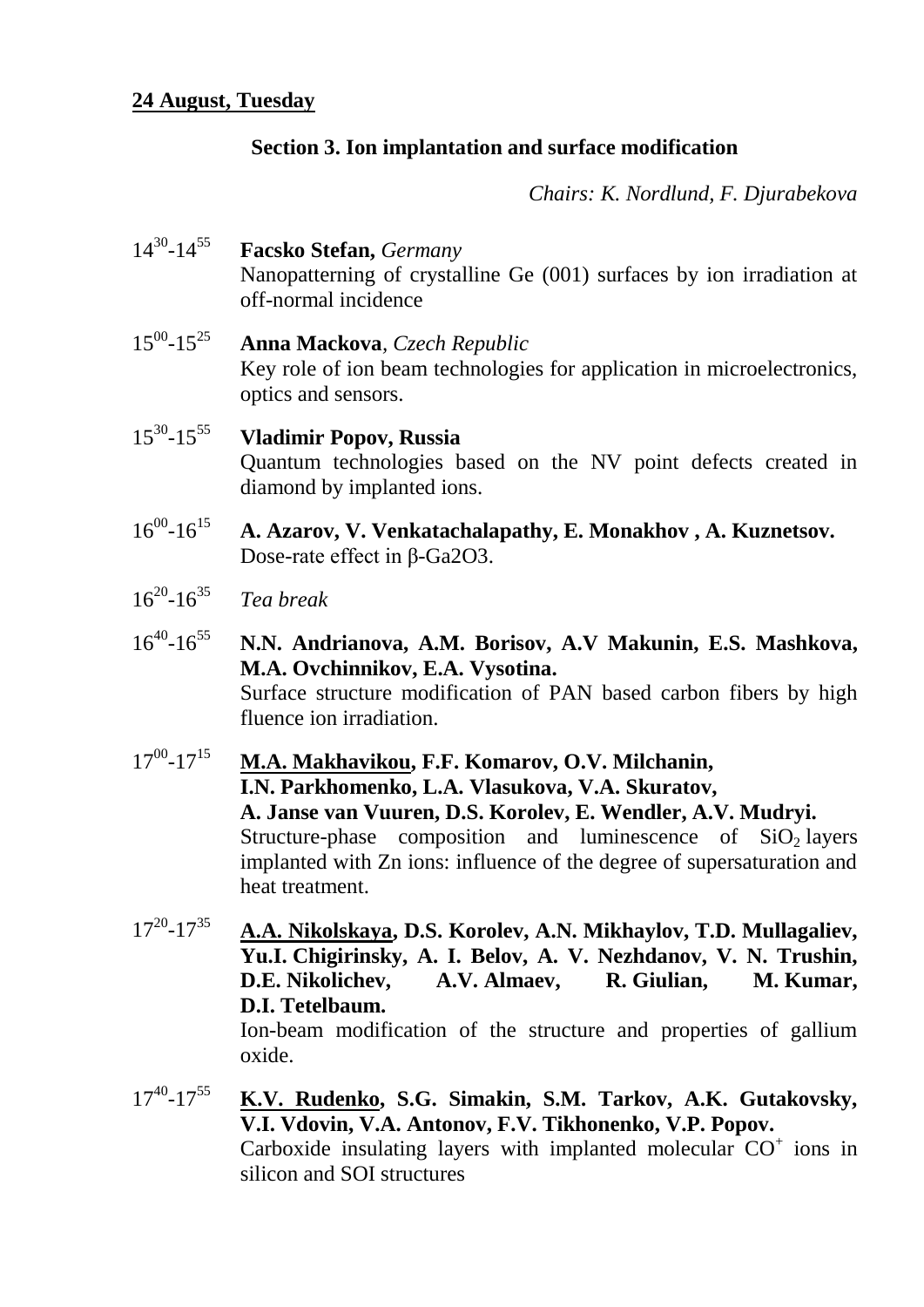- $18^{00} 18^{15}$ -18<sup>15</sup> **D.V. Shyrokorad, G.V. Kornich, S.G. Buga.** Controlled modifications of the bimetallic janus-like nanoclusters under low energy  $Ar_n$  impacts.
- $18^{20} 18^{35}$ **S.A. Krivelevich.** Ion implantation and tristate transistors.
- $18^{40} 18$ <sup>55</sup> **A.I. Titov, K.V. Karabeshkin, A.I. Struchkov, P.A. Karaseov, A. Azarov.** Amoprhization of GaN during consecutive irradiation by ions of different types and energies.
- 19<sup>00</sup>19<sup>15</sup> **V.A. Andrianov, K.A. Bedelbekova, A.L. Tregub.** Fe implantation into metallic Mo and Ta: Mossbauer effect and EXAFS.
- $19^{20} 19^{35}$ **A.V. Almaev.** Ion implantation for MOSFETs based on β-Ga<sub>2</sub>O<sub>3</sub>
- $20^{00}$ -20 <sup>30</sup> *Dinner*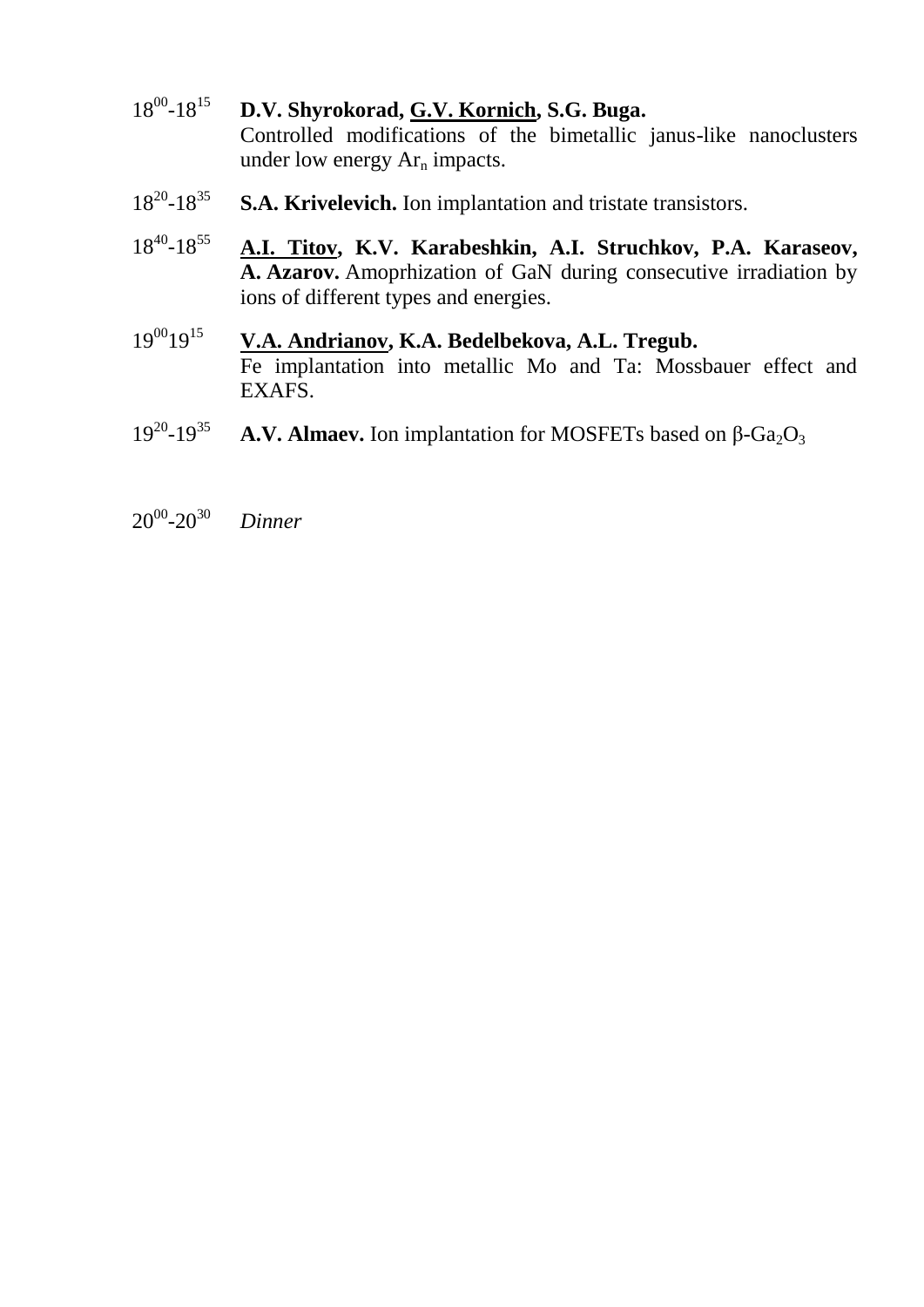## **25 August, Wednesday**

## *Section 4. Ion-assisted processes in thin films and nanostructures*

*Chairs: A. Krasheninnikov, А. Titov*

- $10^{00} 10^{25}$ **Andrej Kuznetsov**, *Norway* Frenkel pairs versus secondary defects balance in ion irradiated semiconducting oxides.
- $10^{30} 10^{55}$ -10<sup>55</sup> **Katharina Lorenz,** *Portugal* Radiation sensors based on GaN microwires.
- $11^{00} 11^{25}$ **Flyura Djurabekova**, *Finland.* Electron dynamics during swift heavy ion irradiation of graphene.
- $11^{30} 11^{45}$  $C$ *offee break*
- $11^{45} 12^{00}$ M.V. Sorokin, K. Schwartz, S.O. Aisida, I. Ahmad, M. Izerrouken, **A.N. Khodan.** On track core formation in lithium fluoride crystals irradiated with swift heavy ions.
- $12^{05} 12^{20}$ D.S. Korolev, A.A. Nikolskaya, A.N. Mikhaylov, A.I. Belov, **A.A. Konakov, D.A. Pavlov, D.I. Tetelbaum.** Properties of ion-synthesized 9R-Si nanoinclusions: theory and experiment.
- $12^{25} 12^{40}$ **Ph.V. Kiryukhantsev-Korneev, P.A. Loginov, Yu. Kaplansky, A. Orekhov, A.D. Sytchenko, E.A. Levashov.** DCMS and HIPIMS ZrB<sub>2</sub>-based protective coatings: in-situ TEM study of structural-phase transformations.

#### $12^{45} - 13^{00}$ -13<sup>00</sup> **G.E. Remnev**.

Modification of the material surface layer under the action of highintensity nanosecond ion beams.

 $13^{05} - 13^{20}$ O.S. Trushin, A.A. Popov, A.N. Pestova, L.A. Mazaletsky, **A.A. Akulov.**

Nanostructuring at oblique angle deposition.

 $13^{25} - 13^{40}$ -13<sup>40</sup> **A.K. Mutali, V.A. Skuratov, A.D. Ibrayeva, A.T. Zhumazhanova, A. Dauletbekova, A.Akilbekov, M.V. Zdorovets.** Swift heavy ion irradiation induced amorphization and mechanical stresses in  $Si<sub>3</sub>N<sub>4</sub>$ .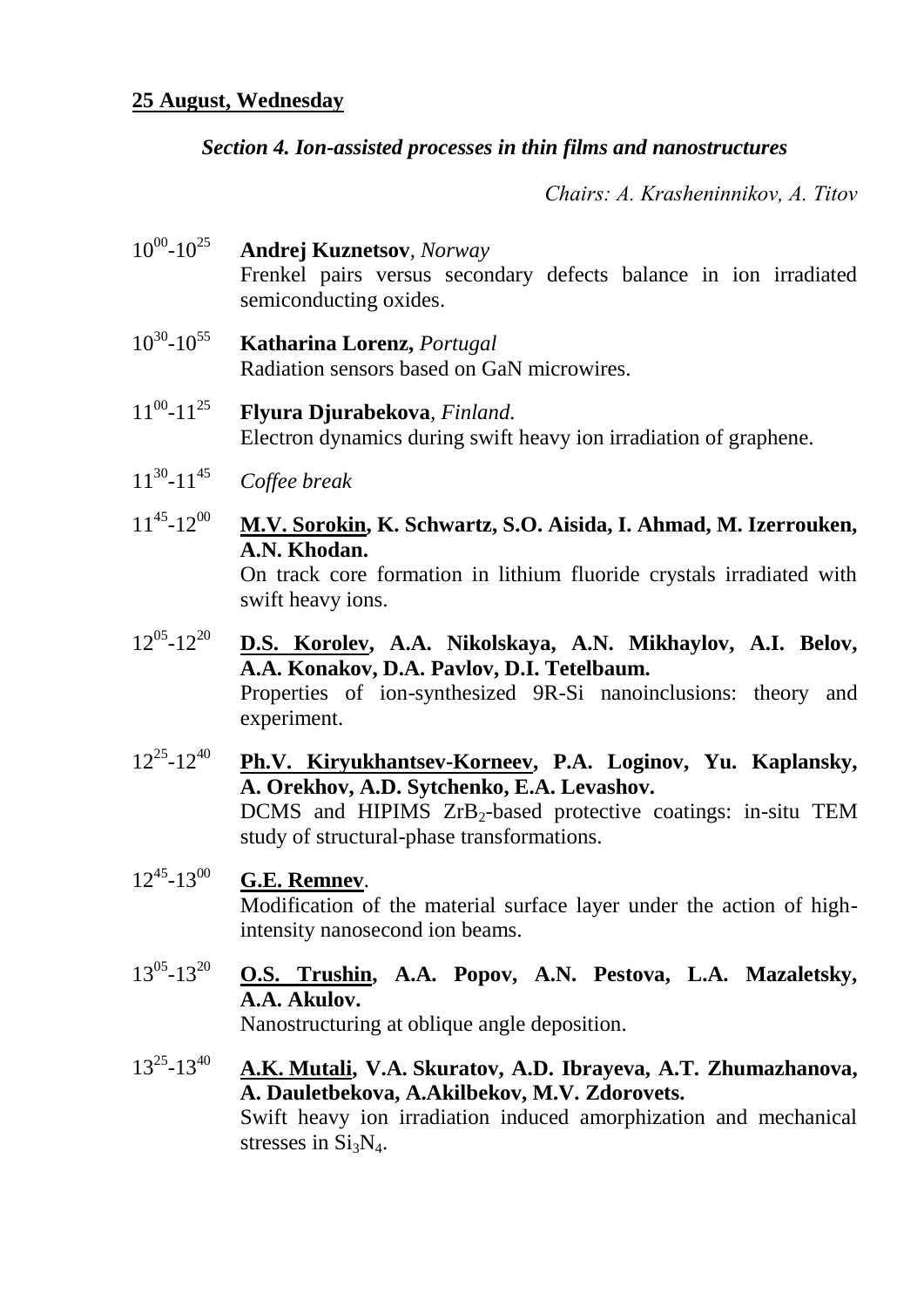#### $13^{45} - 14^{10}$ -14<sup>10</sup> **André Schleife,** *USA*

Pre-equilibrium effects and dynamic ionic charge in 2D materials under particle radiation.

- $14^{30} 15^{00}$ Lunch
- $15^{00} 20^{00}$ **Excursions**
- $20^{00}$ -22 $^{00}$  $Dinner$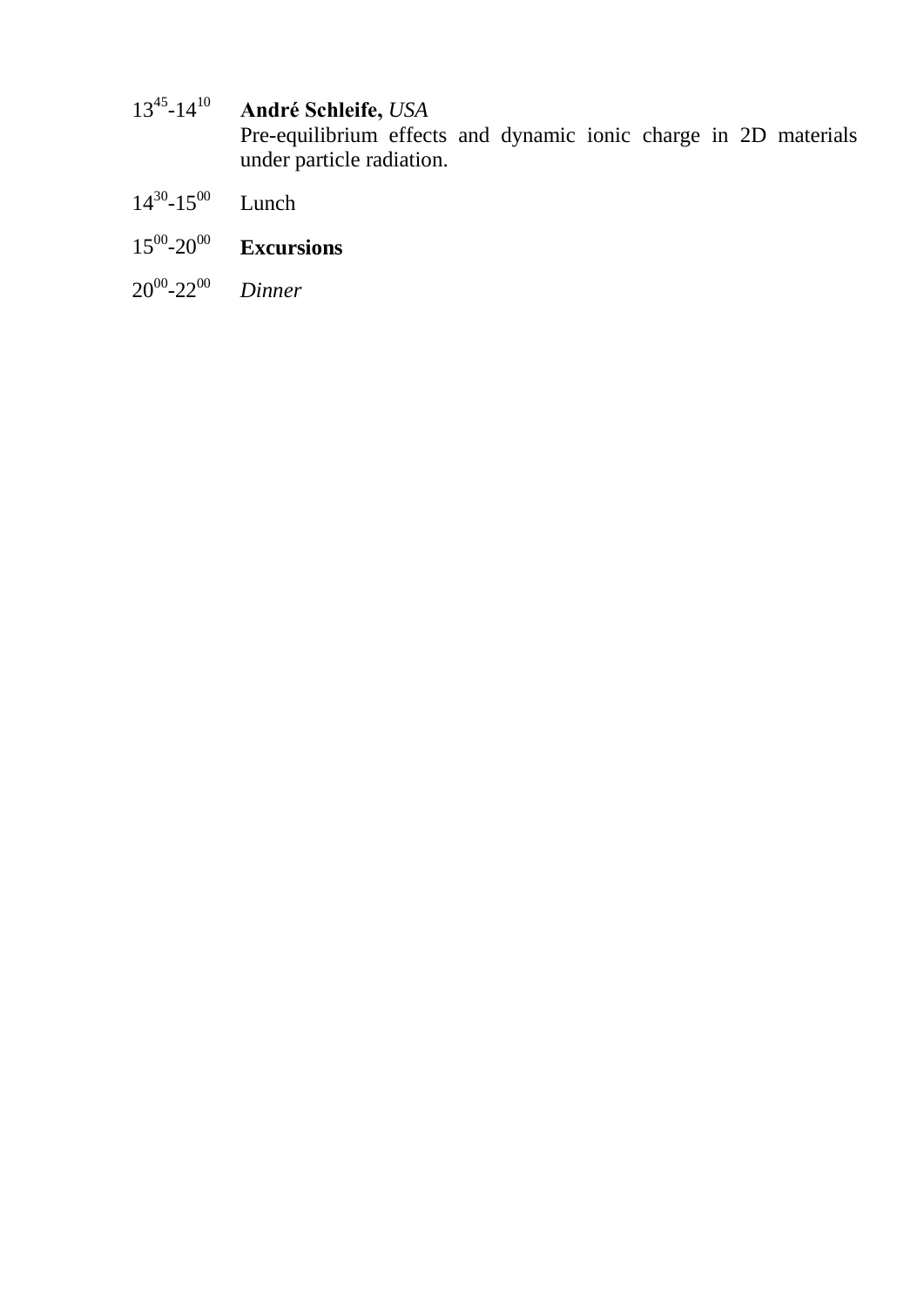# 9 00 -10<sup>00</sup> *POSTERS, 5 and 6 section*

## *Section 4. Ion-assisted processes in thin films and nanostructures*

*Chairs: T. Michely, P. Karaseov*

- 10<sup>00</sup> -10<sup>25</sup> **Anna Niggas,** *Austria* The interaction of highly charged ions with atomically thin materials.
- 10<sup>30</sup> -10<sup>55</sup> **Arkady Krasheninnikov,** *Helmholtz Zentrum Dresden-Rossendorf, Germany* Production of defects in two-dimensional materials under ion irradiation: insights from first-principles and analytical potential molecular dynamics simulations.
- $11^{00}$ - $11^{25}$ -11<sup>25</sup> **Sergei Kucheyev,** *USA* Energetic condensation of ultra-thick films and coatings.
- $11^{30} 11^{55}$ -11<sup>55</sup> **Ambuj Tripathi,** *India* Ion beam induced modifications in carbon based 2D materials.
- 12<sup>00</sup> -12<sup>15</sup> *Coffee break*
- 12<sup>15</sup>-12<sup>30</sup> S.M. Novikov, J. Fiutowski, N.V. Doroshina, A.V. Arsenin, **V.S. Volkov, V.N. Popok.** Focused ion beam graphene patterning and nanoparticle deposition for plasmonic applications
- 12<sup>35</sup>-12<sup>50</sup> E.A. Korneeva, A. Ibrayeva, J.O'Connell, A.Mutali, A.S. Sohatsky, **T.N. Vershinina, V.A. Skuratov, M.Zdorovets, L.S. Alekseeva, A.V. Nokhrin.** TEM study of Y-Ti-O and Y-Al-O in ODS alloys irradiated with swift heavy ions.
- 12<sup>55</sup> -13<sup>10</sup> **Yu. Petrov, O. Vyvenko, O. Gogina, K. Bolotin, S. Kovalchuk.** Effect of ion irradiation on cathodoluminescence of hexagonal boron nitride.
- 13<sup>15</sup>-13<sup>30</sup> R.A.Rymzhanov, N.Medvedev, A.E. Volkov. Track formation in insulators under normal and grazing incidence swift heavy ion impacts.
- 13<sup>30</sup>-14<sup>30</sup> Lunch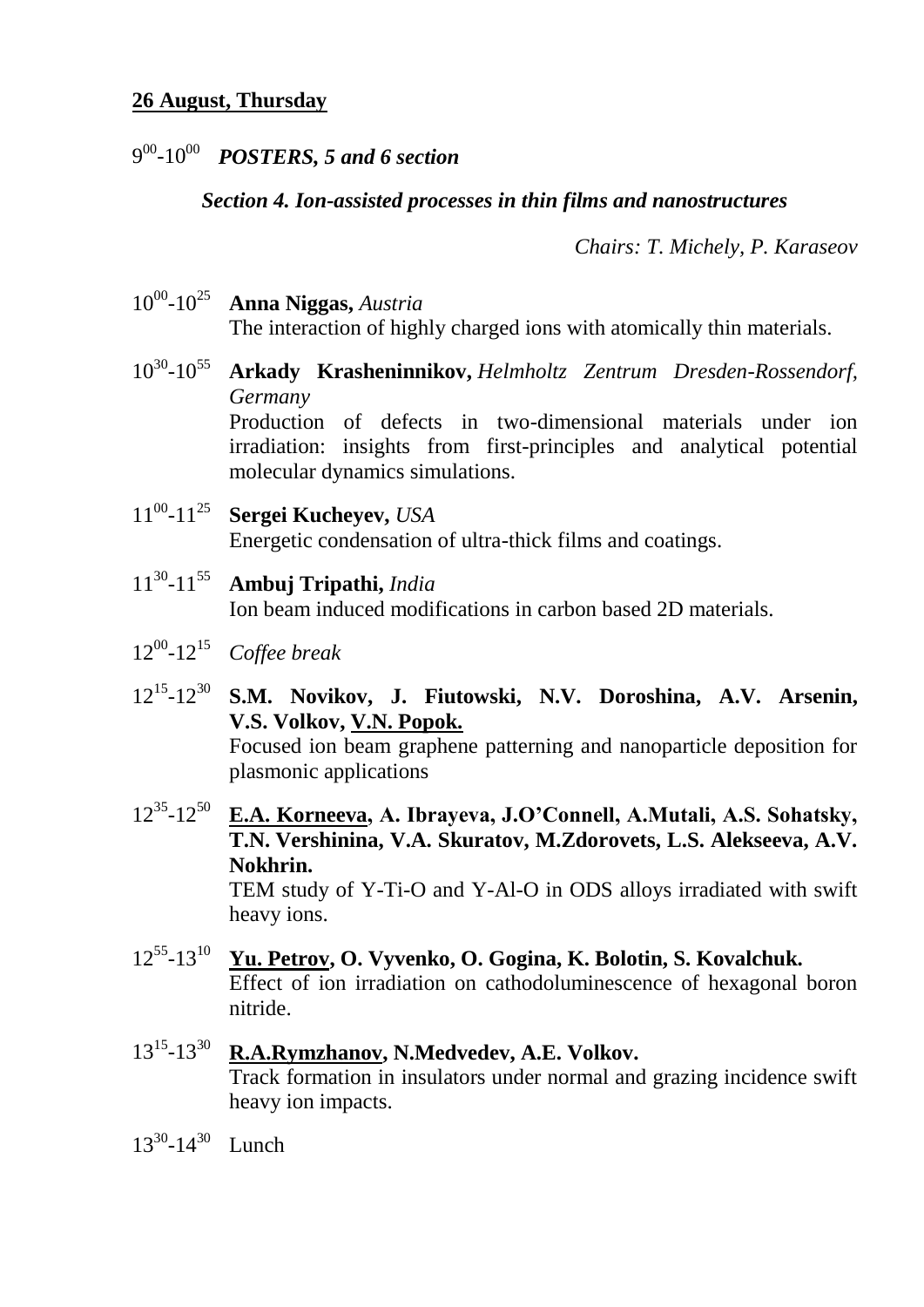## **26 August, Thursday**

## *Section 5. Plasma-surface interaction - physics and technology*

*Chairs: Yu. Gasparyan, A.Pisarev*

- 14<sup>30</sup> -14<sup>55</sup> **Christian Linsmeier,** *Institut fur Energie- und Klimaforschung - Plasmaphysik, Germany* Influence of plasma impurities on the fuel retention in tungsten.
- $15^{00} 15^{25}$ -15<sup>25</sup> **Stepan Krat,** *MEPhI, Russia.* Deuterium trapping in co-deposited layers of ITER-relevant materials.
- $15^{30} 15^{55}$ -15<sup>55</sup> **Christian Grisolia.** *France* Dust in tokamak and related safety open issues.
- $16^{00} 16^{25}$ -16<sup>25</sup> **Christian Cupak,** *Austria* Studying plasma-wall-interaction processes in the laboratory using a sensitive quartz crystal microbalance.
- 16<sup>30</sup> -16<sup>45</sup> *Tea break*
- 16<sup>45</sup> -17<sup>10</sup> **Georgy Vinogradov,** *Russia* Modern etching technologies in nanoelectronics.
- $17^{15} 17^{30}$ N.A. Puntakov, L.B. Begrambekov, G.D. Dolganov, A.V. Grunin. Sputtering and porous layer formation in graphite under high temperature ion irradiation.
- 17<sup>35</sup> -17<sup>50</sup> **Z. Harutyunyan, Yu. Gasparyan, A. Pisarev, A. Litnovsky, F. Klein, Ch. Linsmeier.** Comparison of deuterium retention in tungsten and WCrY alloy in the presence of helium.

**N.N Cherenda, V.V. Uglov, I.S. Rogovaya, V.I. Shymanski, V.M. Astashynski, A.M. Kuzmitski, Yu.F. Ivanov, V.V. Shugurov, N.A. Prokopenko, E.A. Petrikova.** Multicomponent surface layer

 $17^{55} - 18^{10}$  synthesis in titanium under the impact of compression plasma flows. **N.N. Cherenda, V.V. Uglov, A.V. Basalai, A.Yu. Isobello, V.M. Astashynski, A.M. Kuzmitski.** Structure and phase composition of Ti-6Al-4V alloy surface layer doped with copper atoms under the impact of compression plasma flows.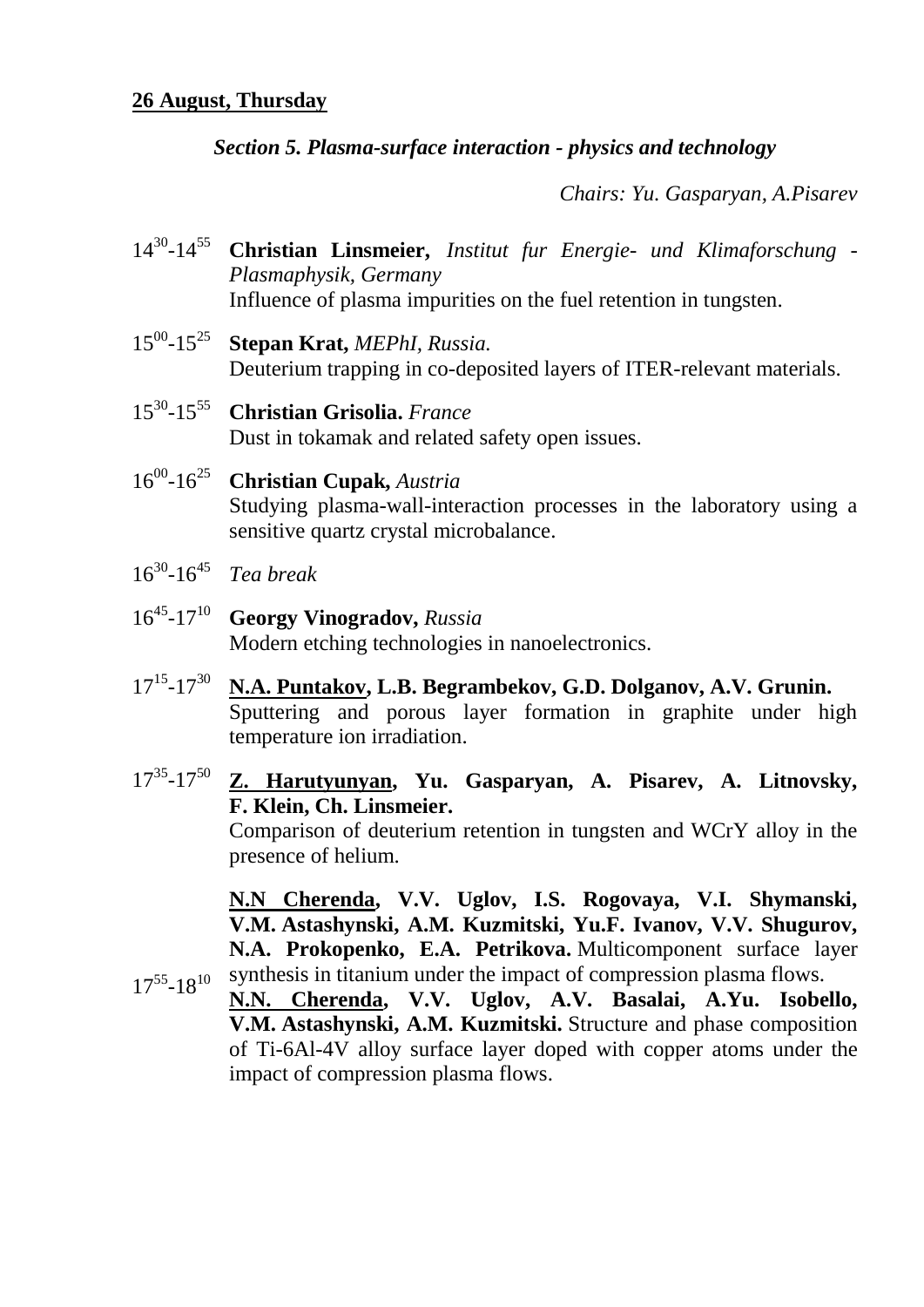- 18<sup>15</sup>-18<sup>30</sup> N.N. Nikitenkov, A.N. Sutygina, V.S. Sypchenko, Yu.I. Tyurin, **Le Zhang.** On the issue of craters on the metals surface after immersion implantation from the plasma of a vacuum arc discharge.
- 18<sup>35</sup> -18<sup>50</sup> **L.B. Begrambekov, S.A. Dovganyk, Yu.G. Rukina, N.N. Kasimova.** Trapping and retention of gases in layers formed on metals during plasma deposition of aluminum atoms.
- 18<sup>55</sup>-19<sup>10</sup> I.I. Amirov, R.V. Selyukov, V.V. Naumov. Effect of ion-plasma treatment on the electric conductivity of nanometer thickness tungsten films
- 19<sup>15</sup>-19<sup>30</sup> V.S. Zheltukhin, I. Sh. Abdullin, D.D. Nicholson. Simulation of a polyethylene surface modification by a low-intensity ion flow in a lowpressure RF discharge.
- 20<sup>00</sup> -22<sup>00</sup> *Conference dinner*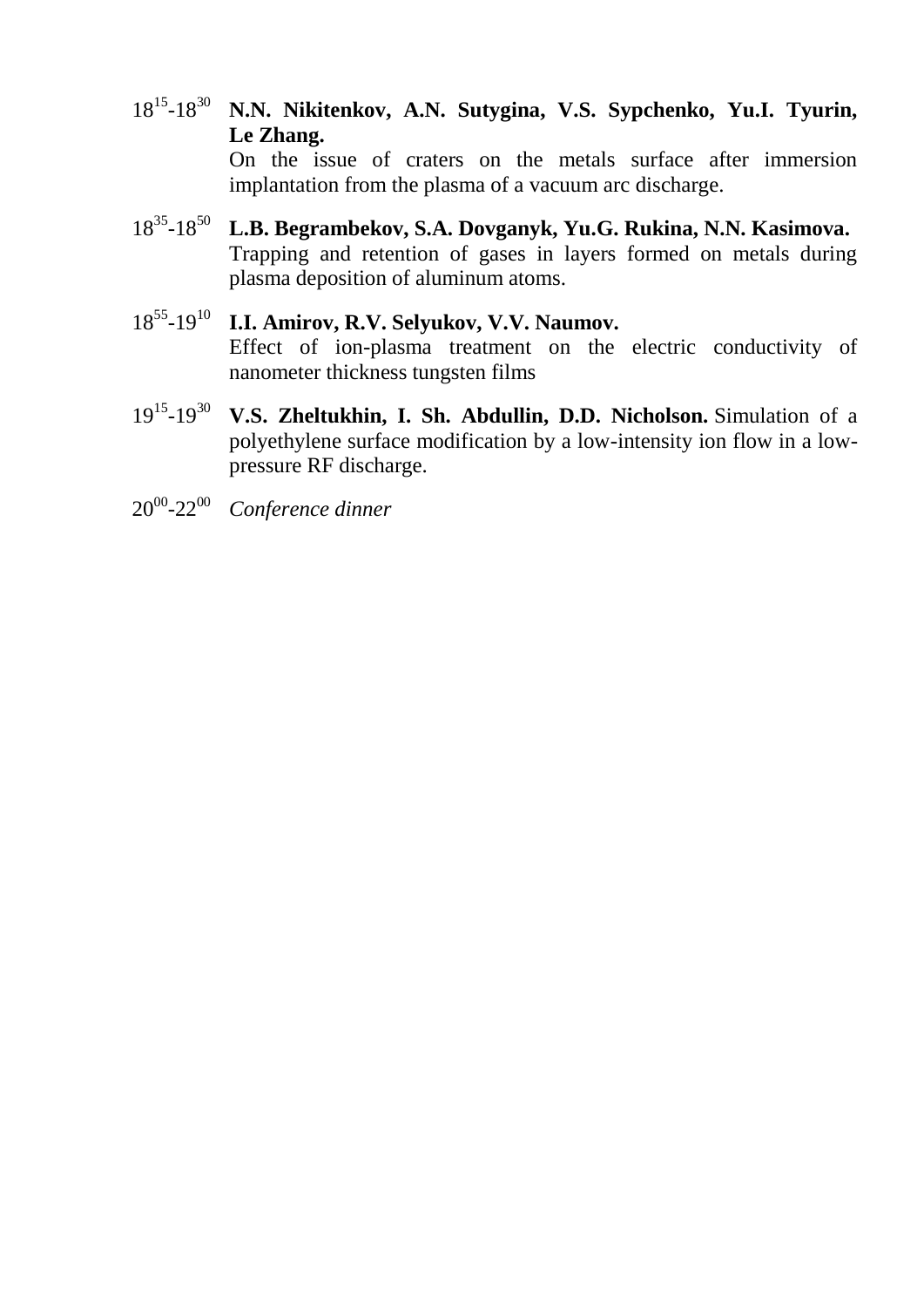# *Section 6. Ion irradiation in biology and medicine*

*Chairs: R. Webb, V. Bachurin*

| $10^{00} - 10^{25}$ | <b>Katia Parodi</b> , <i>Germany</i><br>Challenges and prospects of high precision ion beam therapy                                                                                                                                                                                              |
|---------------------|--------------------------------------------------------------------------------------------------------------------------------------------------------------------------------------------------------------------------------------------------------------------------------------------------|
| $10^{30} - 10^{55}$ | <b>Elke Wendler, Germany</b><br>Radiation damage and thin film stress in ion implanted layers                                                                                                                                                                                                    |
| $11^{00} - 11^{15}$ | F.A. Doronin, A.V. Savitskaya, N.N. Bozko, G.O.Rytikov,<br>N.A. Bogdanova, V.G. Nazarov.<br>Structure and properties plasma-chemical modified polymer<br>substrates for additive manufacturing.                                                                                                  |
| $11^{20} - 11^{35}$ | M.Yu. Karganov, I.B. Alchinova, M.V. Polyakova,<br>F.O. Akhmetov, P.A. Babaev, S.A. Gorbunov, T. Friedrich,<br>R.A. Rymzhanov, E.A. Nasonova, A.E. Volkov.<br>Modeling of dry DNA damage by heavy components of cosmic<br>rays: accelerator experiments and simulations.                         |
| $11^{40} - 11^{55}$ | Coffee break                                                                                                                                                                                                                                                                                     |
| $12^{00} - 11^{15}$ | P. Ada Bibang, A.N. Agnihotri, P. Boduch, A. Domaracka,<br>Z. Kanuchova, H. Rothard.<br>Radiolysis of pyridine-water ices by ion irradiation.                                                                                                                                                    |
| $12^{20} - 12^{25}$ | V.S. Chudinov, I.N. Shardakov, V.V. Litvinov,<br>S.Yu. Solodnikov, S.V. Galkin, Ya.V. Savitsky,<br>A.V. Kondyurin.<br>High energy ion beam treatment of inner surface of polymer<br>vascular shunt for small diameter blood vessels.                                                             |
| $12^{40} - 12^{55}$ | <b>A.S. Grenadyorov, A.A. Solovyev, K.V. Oskomov,</b><br>M.O. Zhulkov, A.M. Chernyavskiy, D.A. Sirota,<br>N.A. Karmadonova, V.V. Malashchenko, L.S. Litvinova,<br>O.G. Khaziakhmatova, N.D. Gazatova, I.A. Khlusov.<br>modification of VT6 titanium alloy for medical<br>Surface<br>applications |
| $13^{00} - 13^{45}$ | <b>Summary and closing</b>                                                                                                                                                                                                                                                                       |
| $14^{00} - 14^{30}$ | Lunch                                                                                                                                                                                                                                                                                            |
|                     | $14^{30}$ and later Departure of participants from Yaroslavl                                                                                                                                                                                                                                     |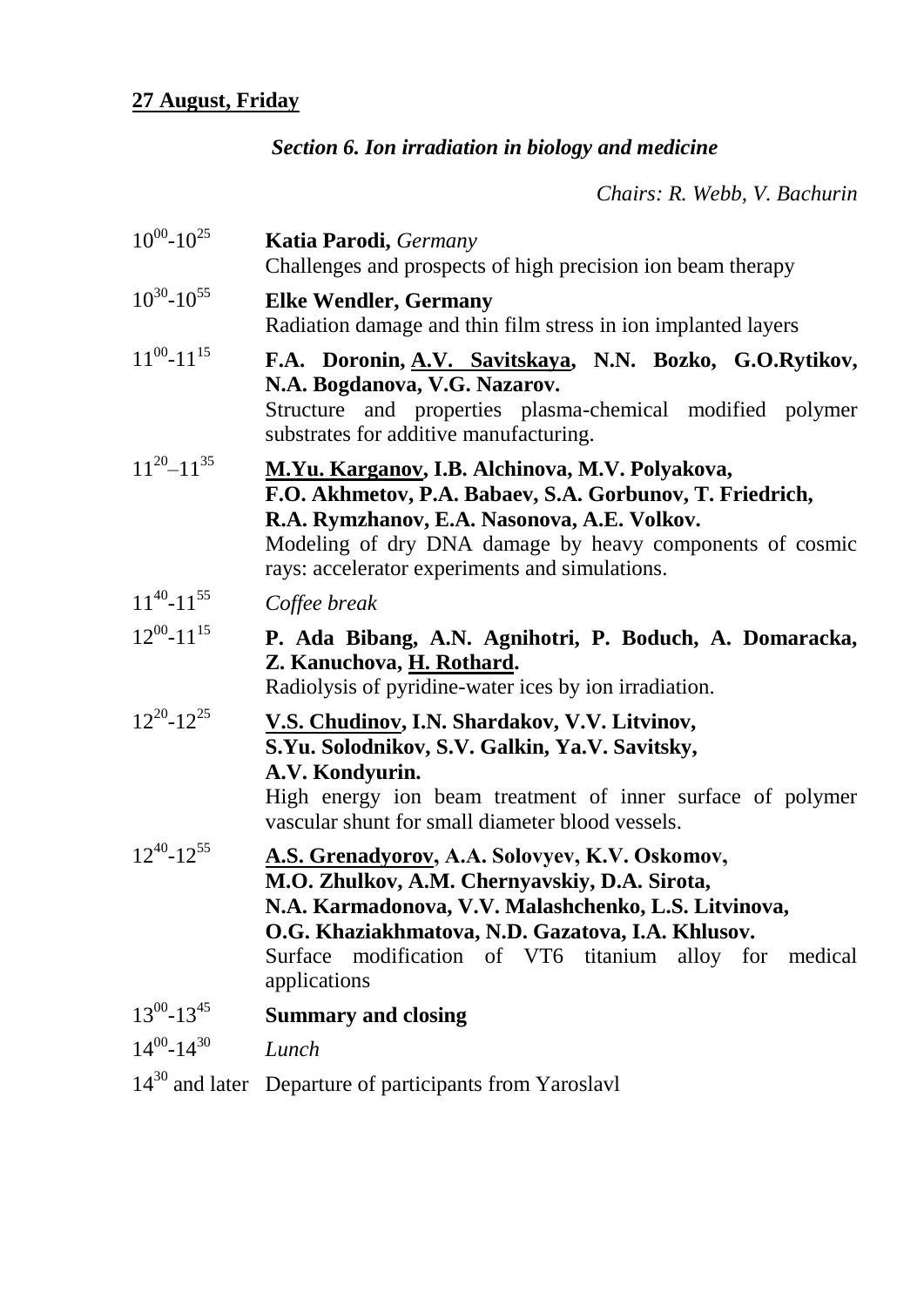## **POSTER REPORTS**

### **23 August, Monday**

#### *Section 1. Sputtering, surface erosion, desorption*

- 1. **B.G. Atabaev, R. Dzabbarganov, F.R. Yuzikaeva, M.A. Permukhamedova, A.S. Khalmatov.** Temperature dependencies of negative ion silicon cluster sputtering.
- 2. **N.E. Efimov, D.N. Sinelnikov, D.G. Bulgadaryan, Y.M. Gasparyan, E.D. Vovchenko, E.D. Marenkov.** Application of LIBS, LA-QMS, LA-TOF-MS for fusion relevant materials analysis.
- 3. **L. Forlano and A. I. Tolmachev.** Angle of incidence dependence of the sputtering yield at ion bombardment of solids.
- 4. **A.K. Homiakov, S.A. Krat, A.S. Prishvitsyn, E.A. Fefelova, Y.M. Gasparyan, A.A. Pisarev.** The influence of ultraviolet radiation on the content and desorption of deuterium from co-deposited lithium films.
- 5. **I.A. Kanshin, N.V. Mamedov, A.A. Solodovnikov, N.Е. Efimov.** Estimation of the electrodes sputtering of the miniature liner accelerator.
- 6. **R.Kh. Khisamov, A.M. Borisov, M.A. Ovchinnikov, E.S. Mashkova, R.R. Mulyukov.** The effect of nickel submicrocrystalline structure on the cones formation on the surface under ion irradiation and their thermal stability.
- 7. **R.Kh. Khisamov, R.R. Timiryaev, S.N. Sergeev, E.A. Korznikova, K.S. Nazarov, R.U. Shayakhmetov, G.F. Korznikova, R.R. Mulyukov.** Irradiation of magnesium by argon ions with energy 5 keV, processed by severe plastic deformation.
- 8. **S.A. Krat, E.A. Fefelova, A.S. Prishvitsyn, Yu.M. Gasparyan, A.A. Pisarev.** Influence of helium on the deuterium accumulation in co-deposited tungsten films.
- 9. **Ma Xiaole, Zhang Hongru, Y.I. Tyurin.** Research and modeling of the release of hydrogen from titanium and nickel during linear heating.
- 10. **S.E. Maksimov, B.L. Oksengendler, Kh. B. Ashurov, N.Yu. Turaev, Sh.T. Khozhiev.** Cluster formation under ion sputtering: synergetics and combinatoric mechanism.
- 11. **A. Merkulov.** Ultra-low impact energy sputtering using Dynamic Secondary Ion Mass Spectrometry.
- 12. **V.S. Mikhailov, D.S. Meluzova, P.Yu. Babenko, A.N. Zinoviev.** Sputtering of a tungsten surface by a stream of backscattered light atoms.
- 13. **A.I. Musin, V.N. Samoilov**. The formation of energy distribution of atoms ejected from Ni (100) surface and observed in small spatial angle.
- 14. **A.B. Nadiradze, D.V. Struchalin.** Angular dependence of the sputtering coefficient of a lattice of parallel cylindrical rods.
- 15. **K.S. Nazarov, R.Kh. Khisamov, R.R. Timiryaev, R.R. Mulyukov.** Low-energy ion sputtering of ultrafine grained tungsten by Ar+ ions.
- 16. **O.V. Podorozhniy, A.V. Rumyantsev, N.I. Borgardt.** Determination of the surface binding energy for sputtering simulation of binary materials by gallium ions using Monte Carlo method.
- 17. **A.V. Rumyantsev, N.I. Borgardt, R.L. Volkov.** Sputtering yield angular dependence in gallium focused ion beam milling of silicon dioxide.
- 18. **V.S. Sypchenko, N.N. Nikitenkov, Yu.I. Tyurin, Le Zhang.** Thermally stimulated desorption from titanium, Zr-1% Nb zirconium alloy and Ti / Zr-1% Nb thin film system.
- 19. **О.А. Tomilina, V.N. Berzhansky, S.V. Tomilin, A.A. Syrov.**The formation of edge with smoothed profile for epitaxial ferrite-garnet films using the method of ionic etching.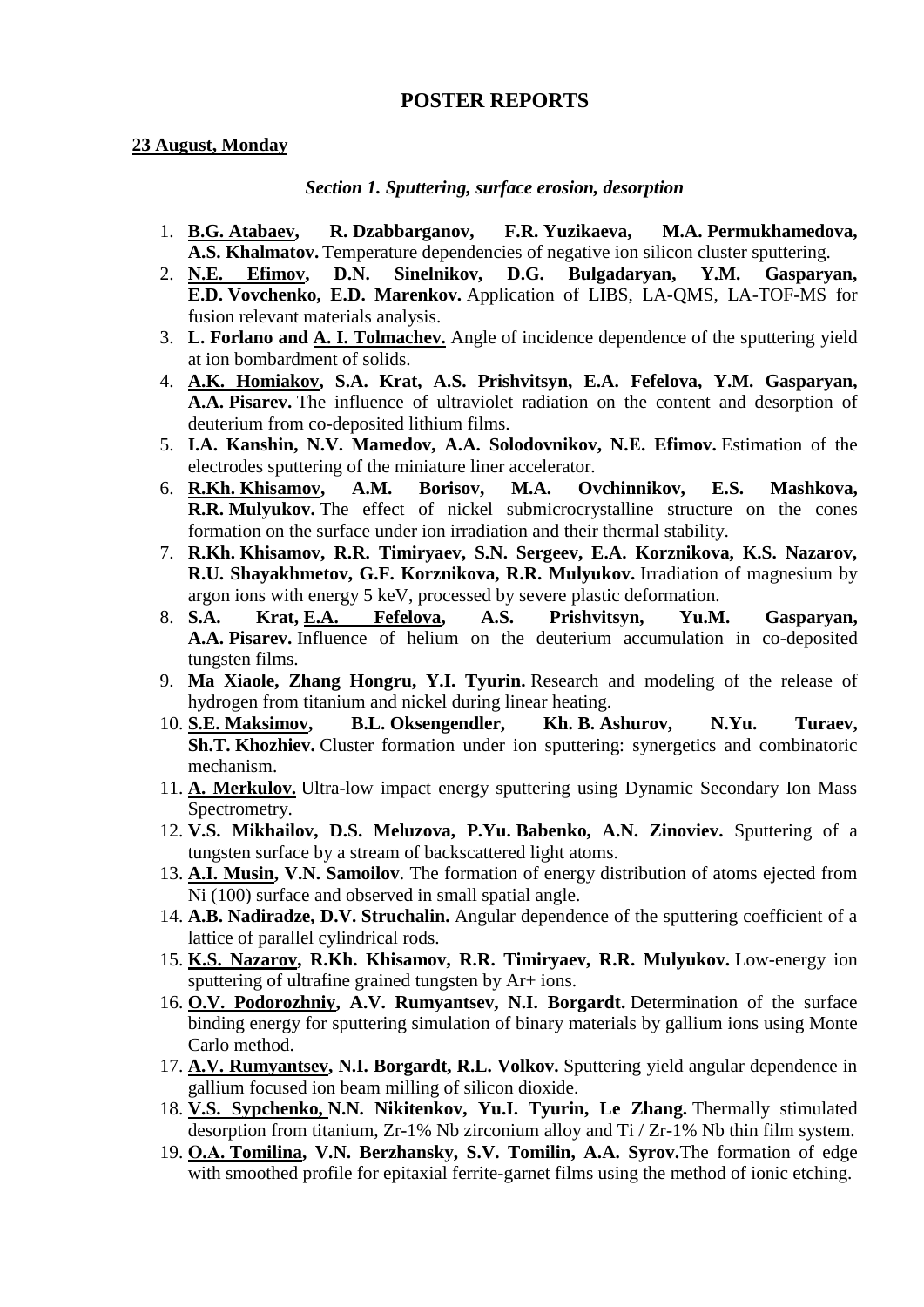20. **Y.I. Tyurin, N.N. Nikitenkov, V.S. Sypchenko, Xiaole Ma, Hongru Zhang.** Simulation of thermostimulated hydrogen release from Ti, Zr, Pd, Ni.

## **23 August, Monday**

### *Section 2. Ion scattering, emission of ions, electrons, photons and X-rays under ion-surface interaction*

- 1. **V.P. Afanas'ev, P.S. Kaplya, L.G. Lobanova.** The effect of multiple scattering on the accuracy of determining the concentration of hydrogen isotopes using ERBS spectroscopy.
- 2. **I.O. Afanasіeva, M.O. Azarenkov, V.V. Bobkov, V.V. Gritsyna, I.I. Okseniuk, D.I. Shevchenko.** Comparison of the spatial distribution of the radiation of excited particles sputtered from the garnets and metals under ion bombardment.
- 3. **P.Yu. Babenko, A.N. Zinoviev.** Calculation of nuclear stopping in the semiclassical approximation**.**
- 4. **E.R. Burmistrov, L.P. Avakyants.** Implementation of non-equilibrium auger transition during surfaces puttering by corpuscular probes.
- 5. **V.V. Evstifeev, N.V. Kostina.** Anisotropy of the recoil energy during bombardment of a single crystal by slow ions.
- 6. **N.A. Ivanov, V.L. Paperny, S.S. Kolesnikov, L.I. Bryukvina, S.A.Nebogin.** X-ray diffractometry of thin polycrystalline films of lithium fluoride with silver nanoparticles on an amorphous substrate.
- 7. **V.P. Koshcheev, Yu.N. Shtanov.** Simulation of electronic terms of diatomic molecules in the first order of perturbation theory.
- 8. **V.A. Litvinov, I.I. Okseniuk, D.I. Shevchenko, V.V. Bobkov.** Study of secondary ion emission during the interaction of  $Zr^2$ Fe getter alloy with oxygen.
- 9. **M.N. Makhmudov, E.N. Moos.** Features of selective photoionization in ion spectroscopy.
- 10. **V.S. Mikhailov, P. Yu. Babenko, A.P. Shergin, A.N. Zinoviev.** Lifetime of the 2pπvacancies and auger transitions in the quasimolecule  $Ne<sup>+</sup>-Ne$ .
- 11. **S.S. Moskalenko, I.K. Gainullin.** Theoretical study of charge transfer between metal surface and three-dimensional atomic states.
- 12. **S.S.Volkov, T.I. Kitaeva, S.V. Nikolin, A.A. Kotchurov, N.L. Puzevitch.** Charging processes on the surface and interfacial borders.
- 13. **Yaoming Wang, Y.I. Tyurin N.N. Nikitenkov, V.S. Sypchenko.** Non-stationary luminescent methods for studying the interaction of hydrogen atoms beam with surface of solids.
- 14. **V.E.Yurasova, K.A.Tolpin.** Spatial distribution of secondary ions from single crystal and amorphous targets.

### **24 August, Tuesday**

### *Section 3. Ion implantation, surface modification and surface analysis*

- 1. **B. Batgerel, I.V. Puzynin, T.P. Puzynina, I.G. Hristov, R.D. Hristova, Z.K. Tukhliev, Z.A. Sharipov.** Molecular dynamics simulation of processes in metals with prescribed structure defects under irradiation with metal nanoclusters.
- 2. **E.Yu. Buchin, Yu.I. Denisenko.** Ion synthesis of SOI structures with lead-silicate insulator.
- 3. **Yu.A. Danilov, I.N. Antonov, V.A. Bykov, O.V. Vikhrova, Yu.A. Dudin, R.N. Kriukov, A.V. Kudrin, A.V. Nezhdanov, E.A. Pitirimova, M.N. Drozdov,**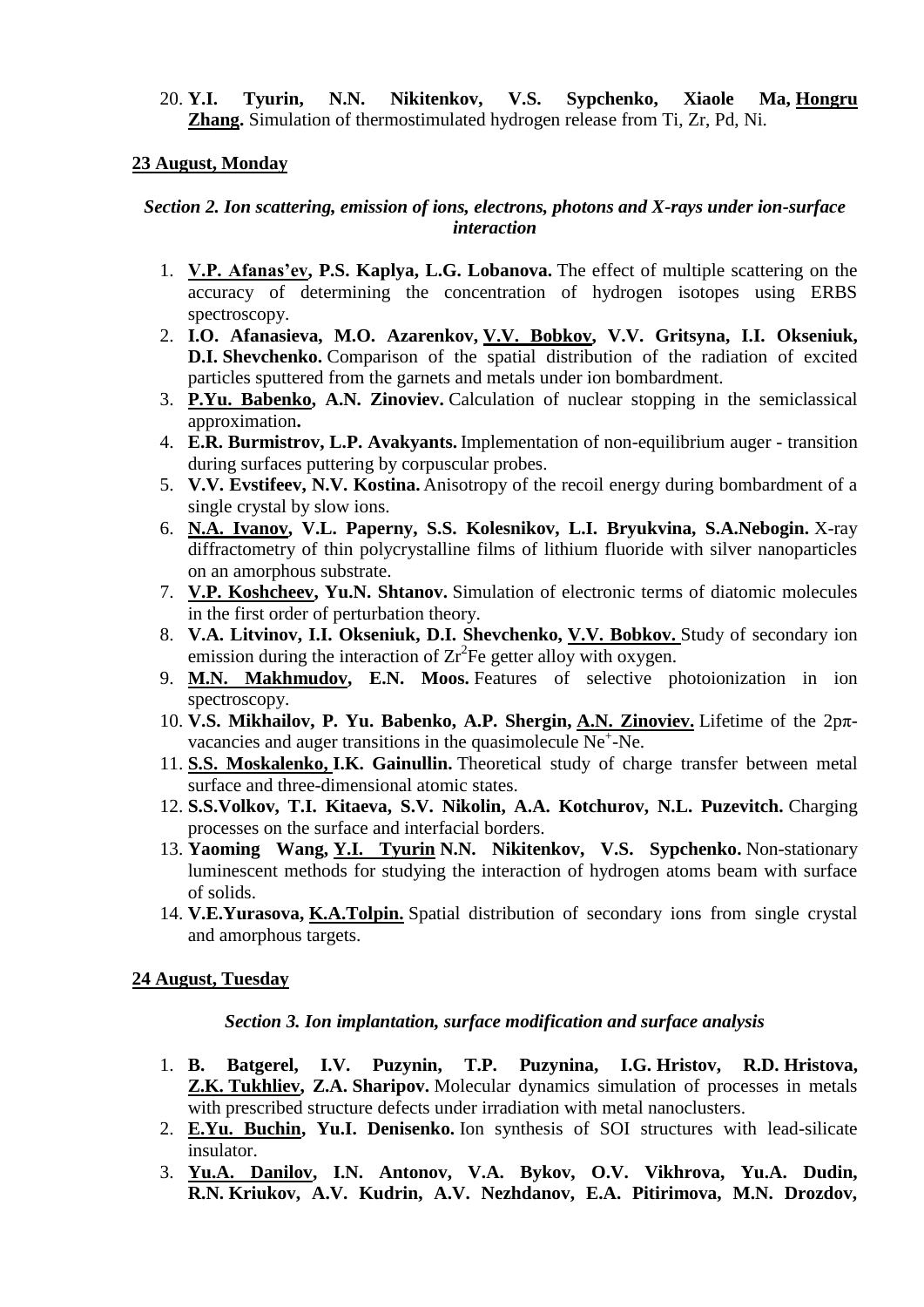**A.E. Parafin, Yu.A. Agafonov, V.I. Zinenko.** Studing the properties of GaAs, bombarded by ions of iron and manganese with followed pulsed laser annealing.

- 4. **S.B. Donaev, B.E. Umirzakov, A.K. Tashatov, G.M. Shirinov, N.M. Mustafaeva.** Dependence of the parameters of energy bands on the depth of the ion-doped layer for Si implanted with ions  $Ba^+$ .
- 5. **S. B. Donaev, E. Rabbimov, B. E. Umirzakov, B. D. Donaev, G. M. Shirinov.** Effect of implantation of barium ions and oxygen on the emission properties of Mo, Pd and Pd-Ba.
- 6. **B.F. Farrakhov, A.L. Stepanov, Ya.V. Fattakhov, D.A. Konovalov, V. I. Nuzhdin, V.F. Valeev.** Incoherent-light pulse annealing of nanoporous germanium layers formed by ion implantation.
- 7. **Yu.V. Goryunov.** About role of Ehrlich Schwoebel barier in implantation dopping by means accelerating ions.
- 8. **V.S. Kalinovskii, E.V. Kontrosh, I.A. Tolkachev, K.K. Prudchenko, E.A. Makarevskaya,D.A. Novikov, V.M. Mikoushkin.** Diode effect of the p-n structure formed on the n-GaAs surface by low-energy  $Ar^+$  ions.
- 9. **R.Kh. Khasanshin, D.A.Primenko.** Analysis of the results of the influence of 30-keV protons on the K-208 glass plates.
- 10. **V.S. Klimin.** Formation of autoemission elements on Si surface by comby ion-plasmatic technology.
- 11. **M.Mamatova, V.A. Skuratov, A. Olejniczak, A.K. Dauletbekova, S.G. Giniyatova.** Time-resolved photoluminescence of  $Al_2O_3$  irradiated with  $1.2 - 3$ MeV/amu.
- 12. **N.S. Melesov, E.O. Parshin.** Determination of the oxygen concentration profile in thin films of Si-O-Al by elastic (non-Rutherford) backscattering spectrometry (EBS).
- 13. **E.N. Moos, E.B. Trunin, I.A. Zeltser.** Capture of nitrogen ions by electrodes from the discharge plasma.
- 14. **A.V. Nazarov, A.D. Zavilgelsky, V.S. Chernysh, Alvaro Lopez-Cazalilla, Flyura Djurabekova, Kai Nordlund**. The noble gas cluster species effect on the cluster-surface interaction.
- 15. **S.J. Nimatov, B.Y.Umirzakov, F.Y.Xudayqulov.** Features of formation of monomolecular films of complex composition on silicon surface during ionic implantation and spraying
- 16. **S.J. Nimatov, B.Y.Umirzakov, F.Y.Xudayqulov.** Complex study of the composition and structure of the surface layers of ion-implanted tungsten with cylindrical shape.
- 17. **E.O. Parshin, N.S. Melesov.** Investigation of the defect profiles evolution during thermal annealing of silicon amorphized by germanium ions implantation.
- 18. **V.V. Poplavsky, O.G. Bobrobich, A.V. Dorozhko, V.G. Matys.** Surface modification of nafion membrane electrolyte by ion beam assisted deposition of platinum and rare earth metals from vacuum arc discharge plasma.
- 19. **V.V. Privezentsev, A.P. Sergeev, A.A. Firsov, V.S. Kulikauskas, E.E. Yakimov, A.N. Tereshchenko.** Study of Zn implanted SiO<sub>2</sub> films for memristor application.
- 20. **A.A. Rezvan, V.S. Klimin, R.V. Tominov.** Topology modification of SiC surface for following pale.
- 21. **N.A. Sobolev, A.E. Kalyadin, E.I. Shek, K.F. Shtel`makh.** Luminescence in silicon, implanted oxygen ions.
- 22. **.Sh. Sodikjanov, B.E. Umirzakov, Z.A. Isakhanov, R.M. Yorkulov.** Study of the emission and optical properties of CdS under the adsorption of Ba atoms.
- 23. **D.A. Tashmukhamedova, B.E. Umirzakov, M.B. Yusupjanova, A.N. Urokov, S.T.** Gulvamova, F.F. Riskiniboev. Obtained of SiO<sub>2</sub> layers in the surface region of Si implantation of  $O_2^+$  ions.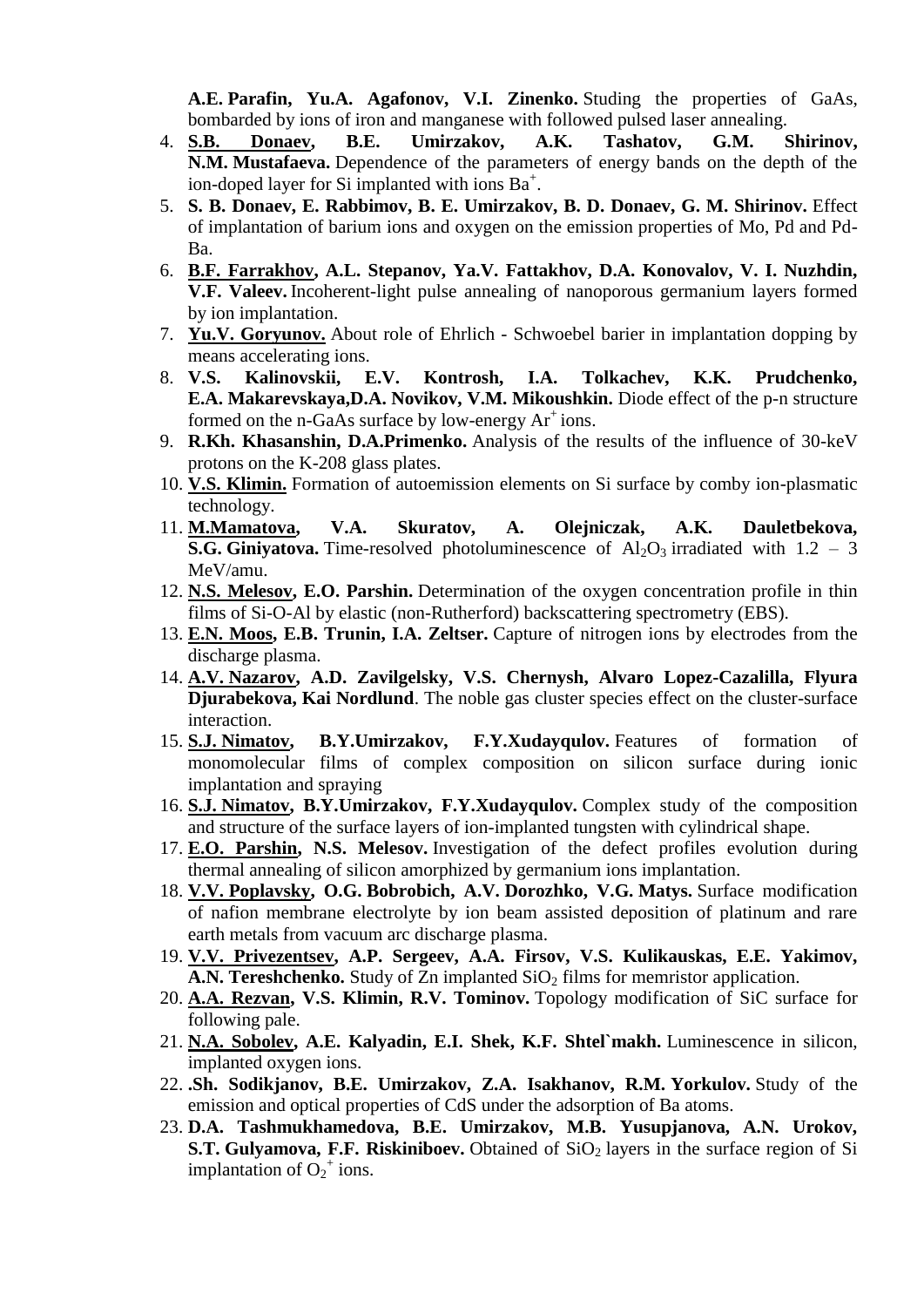- 24. **D.A. Tashmukhamedova, B.E. Umirzakov, A.A. Abduvaitov, X.X. Boltaev, J.Sh. Sodikjanov, S.X. Odilov.** Influence of adsorption of Ba atoms on the electronic properties of CdS monocrystals.
- 25. **A.I. Titov, K.V. Karabeshkin, P.A. Karaseov, A.I. Struchkov, A.I. Pechnikov, V.I. Nikolaev, A. Azarov, D.S. Gogova**. Nitrides vs oxides: ion-induced damage formation in GaN and  $Ga<sub>2</sub>O<sub>3</sub>$ .
- 26. **A.V. Zdoroveyshchev, M.V. Ved, Yu.A. Danilov, P.B. Demina, M.V. Dorokhin, Yu.A. Dudin, D.A. Zdoroveyshchev, A.V. Kudrin, V.E. Kotomina, Yu.M. Kuznetsov.** Application of ion implantation to create a magnetically controlled light-emitting diode.

### **24 August, Tuesday**

### *Section 4. Ion-assisted processes in nanostructures and thin films*

- 1. **А.А. Abduvaitov, Kh.Kh.Boltaev, G.А.Rozikov, Ж.Б.Хужаниязов.** Electronic and optical properties of Si with nanocrystals and silicide nanofilms.
- 2. **A.S. Babushkin, A.N. Kupriyanov.** Molecular dynamics study of mechanical stress formation in polycrystalline Cr films and the effect of Ar ion bombardment during and after deposition.
- 3. **M.D. Gritskevich, D.V. Fominski, R.I. Romanov, V.Yu. Fominski.** Expansion of laser plasma in hydrogen sulfide and formation of thin-film a-C (S, H) coatings with highquality antifriction properties.
- 4. **I.L. Kalentyeva, O.V. Vikhrova, Yu.A. Danilov, Yu.A. Dudin, A.V. Zdoroveyshchev, A.V. Kudrin, M.V. Dorokhin, Yu. M. Kuznetsov, M.P. Temiriazeva, A.G. Temiriazev, A.V. Sadovnikov, P.A. Unin.** Influence of ion irradiation on the magnetic properties and domain structure of thin CoPt films.
- 5. **R.Kh. Khisamov, R.R. Timiryaev, S.N. Sergeev, E.A. Korznikova, K.S. Nazarov, R.U. Shayakhmetov, G.F. Korznikova, R.R. Mulyukov.** Irradiation of magnesium by argon ions with energy 5 keV, processed by severe plastic deformation.
- 6. **S.V. Konstantinov, F.F. Komarov, V.A. Zaykov.** Effect of proton irradiation on the structural and mechanical properties of nanostructured TiZrSiN coatings.
- 7. **E.A. Makarevskaya, S.Yu. Nikonov, D.A. Novikov, A.P. Solonitsyna, D.E. Marchenko, V.M. Mikoushkin.** Ar<sup>+</sup> ions bombardment effect on core-level binding energies of the *n*-GaAs surface
- 8. **S.E. Maksimov, B.M. Abdurakhmanov, Kh.B. Ashurov, F.G. Djurabekova, Sh.K. Kuchkanov, S.J. Nimatov.** Influence of the ionic component on the processes of EMF and current generation in Si / Si film structures obtained by vacuum depositionnt.
- 9. **E.V. Okulich, V.I. Okulich, D.I. Tetelbaum, A.N. Mikhaylov.** Simulation of the initial stage of Si cluster formation upon post-implantation annealing of  $SiO<sub>2</sub>$ .
- 10. **E.V. Okulich, V.I. Okulich, D.I. Tetelbaum, A.N. Mikhaylov, A.V. Zdoroveishchev, V.L. Vorobyev.** Effect of silicon ion implantation in silicon oxide films on the parameters of resistive switching of memristors on their basis.
- 11. **S.K. Pavlov, F.V. Konusov, A.L. Lauk, R.M. Gadirov, V.A. Tarbokov, G.E. Remnev.** Influence of short-pulsed ion irradiation on the optical properties of Al-Si-N coatings.
- 12. **О.А. Podsvirov, А.I. Sidorov, D.А. Kirpichenko, U.V. Yurina.** Radiation effect of 50 keV electron irradiation on quartz structure.
- 13. **A.V. Prokaznikov, V.A. Paporkov, V.A. Chirikov.** Features of magneto-optical response of nanostructures formed in various regimes of ion surface treatment.
- 14. **R.V. Selyukov, M.O. Izyumov, V.V. Naumov, L.A. Mazaletskiy.** Changes of the texture of Ti films caused by ion-plasma treatment.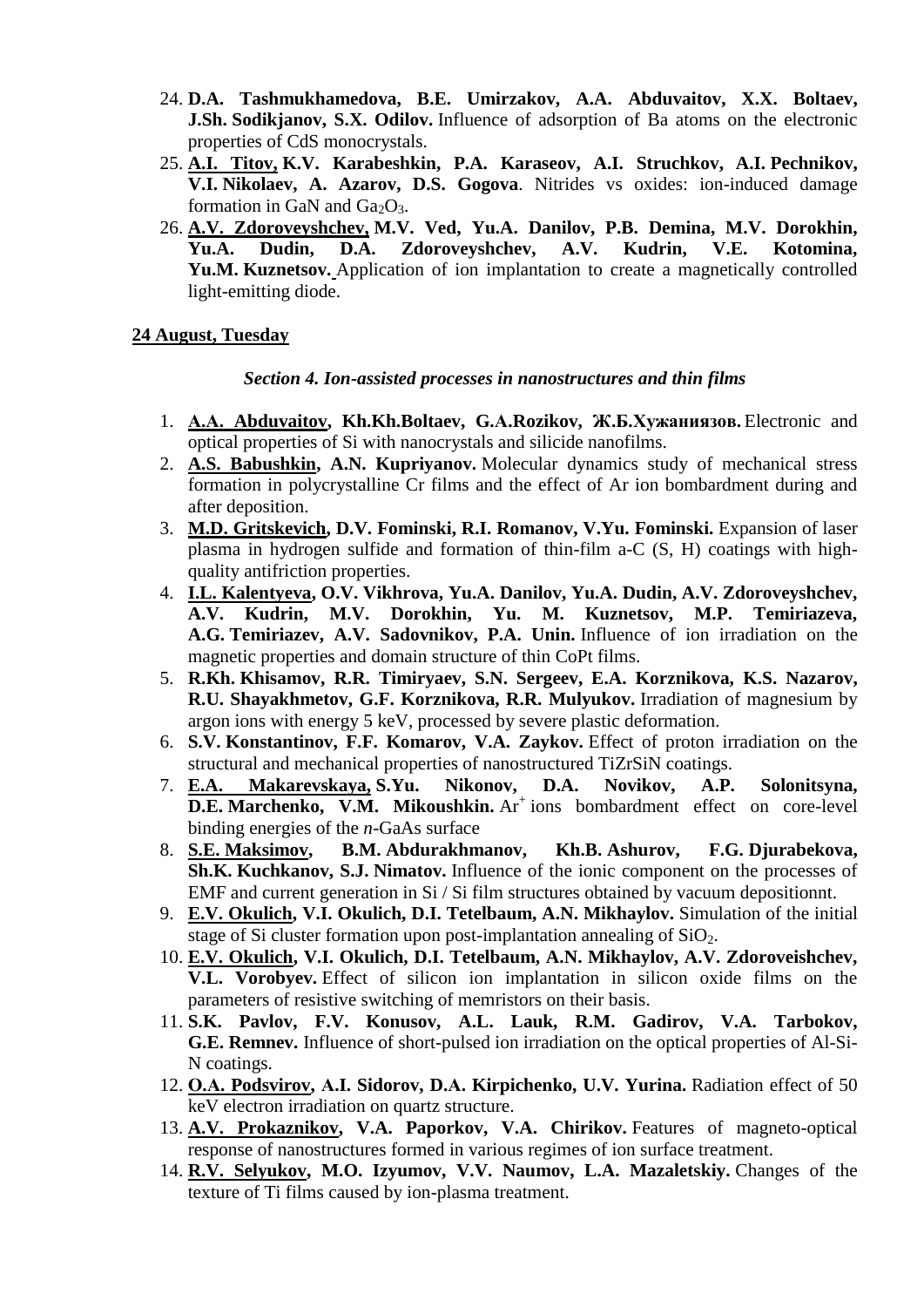- 15. **A.P. Solonitsyna, E.A. Makarevskaya, D.A. Novikov, V.M. Mikoushkin**. Arsenic diffusion in the GaAs oxide irradiated by  $Ar^+$ ions.
- 16. **O.A. Soltanovich, S.V. Koveshnikov, A.V. Kovalchuk, S.Yu. Shapoval.** Impact of ECR hydrogen plasma treatment on the properties of silicon oxide and silicon nitride dielectric films.
- 17. **O.A. Streletskiy, I.A. Zavidovskiy, S.M. Novikov, N.V. Doroshina, V.V. Sychev, D.E. Tatarkin, M.S. Mironov, A.V. Arsenin, V.S. Volkov.** High stable silver nanoparticles for senesing applications from dual magnetron ion-stimulated deposition.
- 18. **A.A. Sycheva, E.N. Voronina.** Irradiation of nanoporous structures with light and heavy low-energy ions.
- 19. **A.D. Sytchenko, Ph.V. Kiryukhantsev-Korneev.** Structure and properties of Ta-Si-N coatings obtained at different  $Ar/N_2$  ratio.
- 20. **S.V. Tomilin, V.N. Berghansky, А.N. Shaposhnikov A.A. Fedorenko, O.A. Tomilina.** Ion-stimulated diffusion on "film-substrate" interface during ionic sputtering of film surface.
- 21. **B.E. Umirzakov, D.A. Tashmukhamedova, Y.S. Ergashov, A.K. Tashatov, N.M. Mustafoeva, Z.Z. Kamolov.** Parameters of energy bands and optical properties of  $MeSi<sub>2</sub>/Si$  (111) nanosized structures.
- 22. **I.A. Zavidovskiy, O.A. Streletskiy, O.Yu. Nishchak, A.V. Pavlikov, N.F. Savchenko**. Ion assistsance influence on the structure of a-C:Ag films deposited by pulse-plasma deposition technique.

### **26 August, Thursday**

### *Section 5. Plasma-surface interaction – physics and technology*

- 1. **U.S. Andropova, O.A. Serenko, V.N. Chernik, L.S. Novokov.** Investigation of polyimide composite resistance to the oxygen plasma flow.
- 2. **V.N. Arustamov, Kh.B. Ashurov, I.Kh. Khudakulov, B.R. Kakhramonov, A.M. Juravlev.** Ionization and recharge of ions in cathode spot of arc discharge in vacuum.
- 3. **V.N. Arustamov, Kh.B. Ashurov, I.Kh. Khudakulov, B.R. Kakhramonov, A.M. Juravlev.** Vacuum-arc treatment of constraction material surface.
- 4. **V.N. Arustamov, Kh.B. Ashurov, I.Kh. Khudaykulov.** Analisys of vacuum arc anode spot formation and response of anode potential drop to plasma injection.
- 5. **P.Yu. Babenko, M.I. Mironov, V.S. Mikhailov, A.N. Zinoviev.** The first wall and divertor sputtering in the ITER.
- 6. **Kh.B. Ashurov, V.N. Arustamov, I.I. Khudaykulov, J.R. Ravshanov, D.T.** Usmanov. Formation of tungsten carbide nanoparticles during synthesis by plasmochemical method.
- 7. **N.A. Azarenkov, V.V. Bobkov, L.P. Tishchenko, Yu.I. Kovtunenko, А.А. Skrypnik, and L.A. Gamayunova.** The influence of tungsten coatings temperature and dose of irradiation with  $He<sup>+</sup>$  ions on helium accumulation.
- 8. **G.G. Bondarenko, V.I. Kristya, Myo Thi Ha, M.R. Fisher.** A model of the thermofield electron emission from the cathode with a thin insulating film in glow discharge.
- 9. **A.S. Dovgalyuk, V.I Shymanski, V.M. Astashynski, A.M. Kuzmitski.** Phase composition of tungsten alloyed with copper by compression plasma flows impact.
- 10. **E.A. Grushevski, N.G. Savinski, V.I. Bachurin, L.A. Mazaletsky.** Formation of nanoscale matrices of anodized aluminum oxide using the method of electrolyte-plasma processing of materials.
- 11. **M. O. Izyumov.** Investigation of heat exchange of high-density low-pressure plasma with silicon wafers by laser interferometry.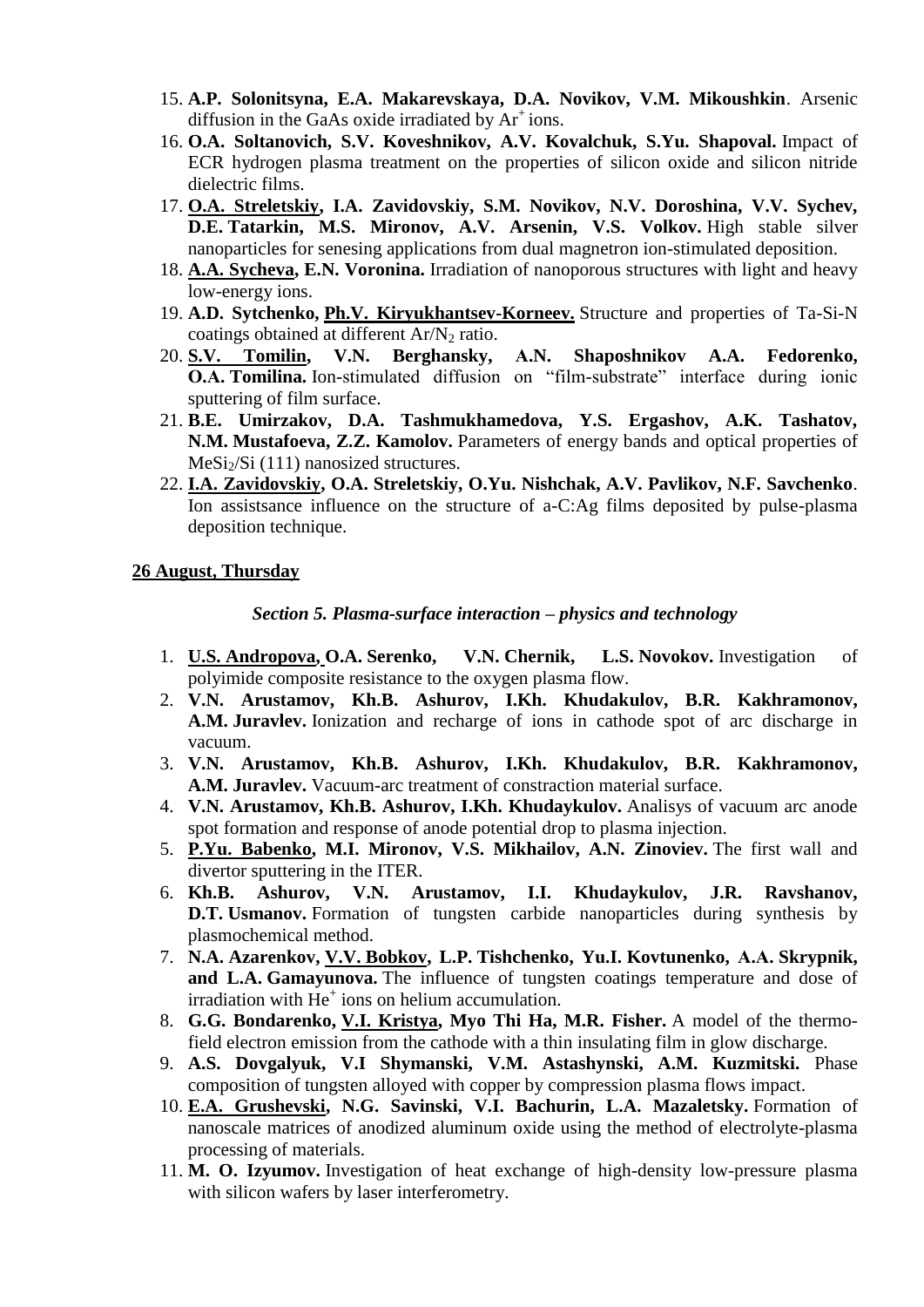- 12. **A.I. Kamardin, A.A.Simonov, B.D. Igamov, O.G. Pak.** Study of the conductivity of metal coatings deposition by thermal evaporation and magnetron recharge.
- 13. **V.O. Kuzmenko, A.V. Miakonkikh, S.N. Averkin, K.V. Rudenko.** Anisotropic etching of silicon in a cyclic process with oxygen passivation: optimization of selectivity.
- 14. **S.V. Nikolin, S.S. Volkov, B.V. Nasedkin, M.V. Chirkin.** Physical processes in an arc switching device with a moving bit channel.
- 15. **A.S. Rysbaev, M.T. Normuradov, I.R. Bekpulatov, I.Kh. Turapov, S.U. Irgashev, B.D. Igamov.** Formation of a Mn<sub>4</sub>Si<sub>7</sub> film on a dielectric substrate by local laser transfer and annealing.
- 16. **D.N. Savelyev, E.A. Grushevski, N.G. Savinski, M. A. Smirnova, L.A. Mazaletsky, V.I. Bachurin, A.B. Churilov.** The investigation of electrophoretically deposited suspended graphene-based films by means of SEM, EDX/X-ray diffraction, and Raman spectroscopy measurements.
- 17. **A.V. Savitskaya, N.N. Bozko, F.A. Doronin, G.O. Rytikov, V.G. Nazarov.** Effect of plasma treatment on chemical composition, structure and functional properties of polymers.
- 18. **V.I Shymanski, N.N. Cherenda, V.V. Uglov, V.M. Astashynski, A.M. Kuzmitski.** Ternary alloy Ti-Zr-Nb formation by means of high-energy compression plasma flows impact.
- 19. **A.A. Simonov, K.E. Vasilkovskiy, A.I. Kamardin, I.U. Kochemasov.** Study of the characteristics of corona discharge of point electrodes with various vacuum coatings.
- 20. **E.A. Smirnova, A.V. Miakonkikh, A.E. Rogozhin, K.V. Rudenko.** Physical properties of ruthenium films grown by atomic layer deposition.
- 21. **I.A. Sokolov, M.K. Skakov, A.Zh. Miniyazov, T.R. Tulenbergenov.** Research of beryllium stability under the conditions of operation of fusion installations.
- 22. **Yaoming Wang, Y.I. Tyurin N.N. Nikitenkov, V.S. Sypchenko.** Luminescent methods for studying the interaction of atomic gases with  $\text{ZnS-Mn}^{\bar{2}+}$ .
- 23. **S.P. Zimin, I.I. Amirov, V.V. Naumov, Ya.D. Belov, E. Abramof, P.H.O. Rappl.** Ionplasma modification of the surface of lead-tin telluride films at low ion energies.

### **26 August, Thursday**

#### *Section 6. Ion irradiation in biology and medicine.*

- 1. **A.V. Agafonov, N.A. Sirotkin, A.V. Khlyustova, M.N. Shipko, M.A. Stepovich.** On the usage of low-temperature plasma in contact with a liquid for obtain nanostructured iron oxides.
- 2. **B.Sh. Kasimov, Sh.Dj. Akhunov, D.T. Usmanov.** Study of the additivity of mass spectra of stimulants in biofluids by the surface ionization method.
- 3. **F. Sanchez, L. Marot, R. Antunes, R. Steiner, M. Kisiel, E. Meyer, M. Astasov-Frauehoffer, I. Hauser-Gerspach, S. Kühl, J. Köser, R. Wagner, J. Hofstetter, K. Mukaddam.** Structuration of titanium surfaces using He ions.
- 4. **A.V. Stepanov, A.P. Popov, A.V. Kovalenko, A.I. Dimitrieva, D.S. Yumanov, A.A. Shemukhin, E.A. Vorobieva, A.P. Evseev.** Biointerfaces for intestinal microflora based on ion-modified carbon nanotubes.
- 5. **A.P. Evseev, E.A. Vorobyeva, Yu.V. Balakshin, A.V. Stepanov, D.K. Minnebaev, A.A. Shemukhin.** Influence of ion-induced defect formation in MWCNT on surface wettability.
- 6. **A.A. Shemukhin, E.N. Muratova, Yu.V. Balakshin, A.P. Evseev, D.K. Minnebaev, V.A. Moshnikov.** Localization of ionizing radiation using nanoporous alumina matrices.